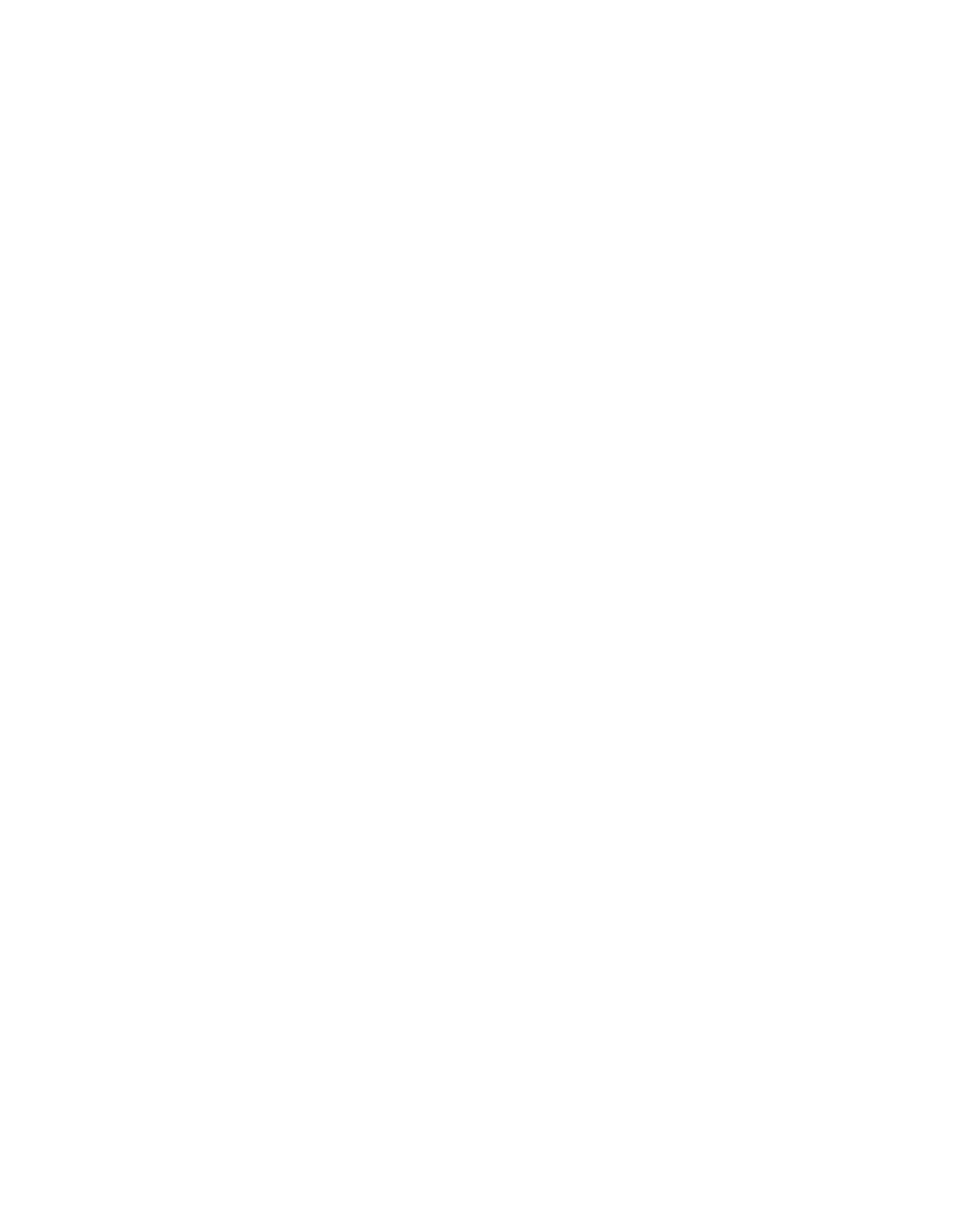# **TABLE OF CONTENTS**

| $\mathbf{r} = \mathbf{r}$ , and the set of the set of the set of the set of the set of the set of the set of the set of the set of the set of the set of the set of the set of the set of the set of the set of the set of the set of t |  |
|-----------------------------------------------------------------------------------------------------------------------------------------------------------------------------------------------------------------------------------------|--|

### 

#### 

## 

### 

### 

## **VOICE-ASSISTED ARM/DISARM MODULE**

| <b>APPENDIX 1: HEBREW SPECIAL CHARACTERS 25</b>   |  |
|---------------------------------------------------|--|
| <b>APPENDIX 2: RUSSIAN SPECIAL CHARACTERS  26</b> |  |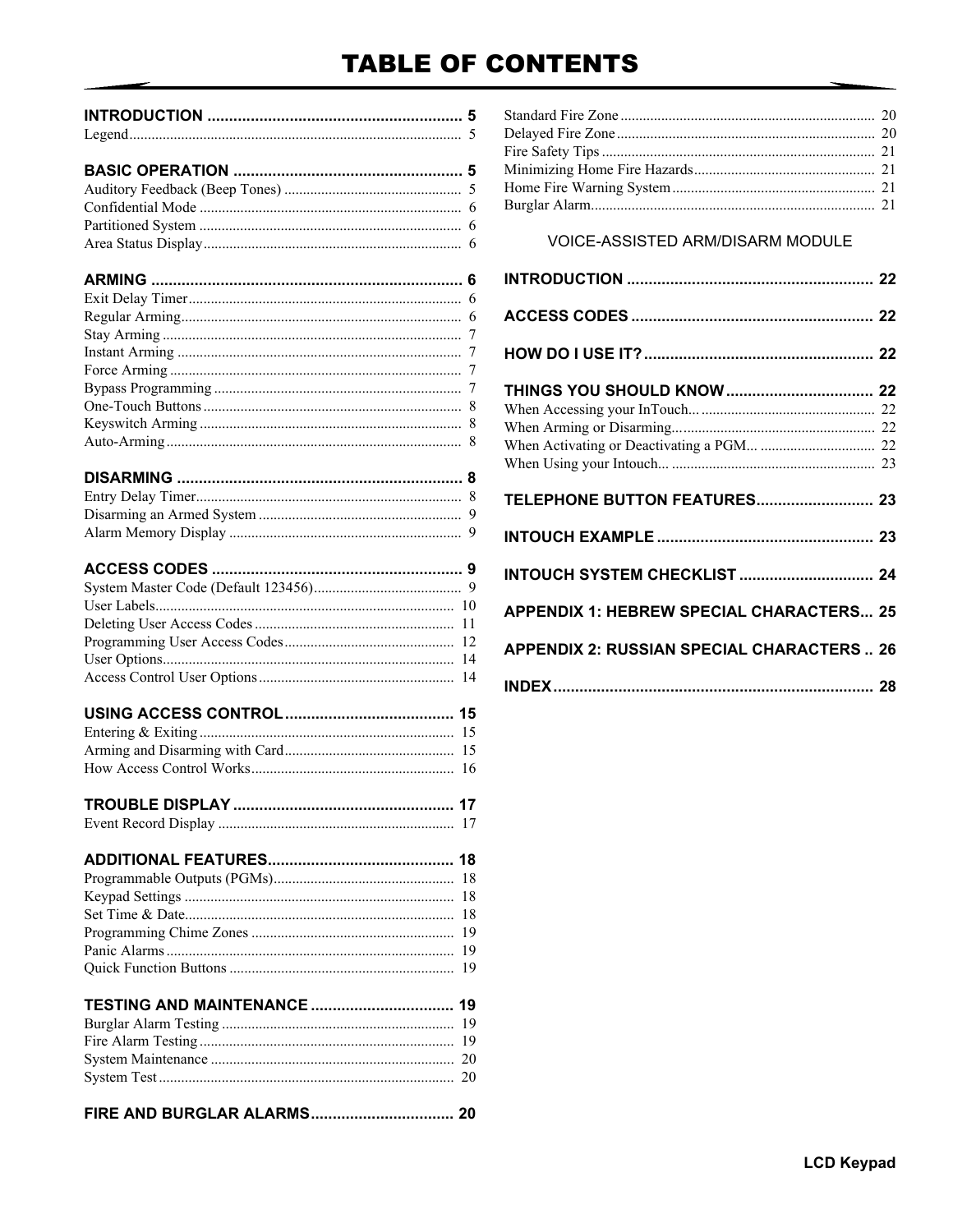© 2002-2003 Paradox Security Systems Ltd.

Digiplex, InTouch and WinLoad are trademarks or registered trademarks of Paradox Security Systems Ltd. or its affiliates in Canada, the United States and/or other countries. All rights reserved. Specifications may change without prior notice.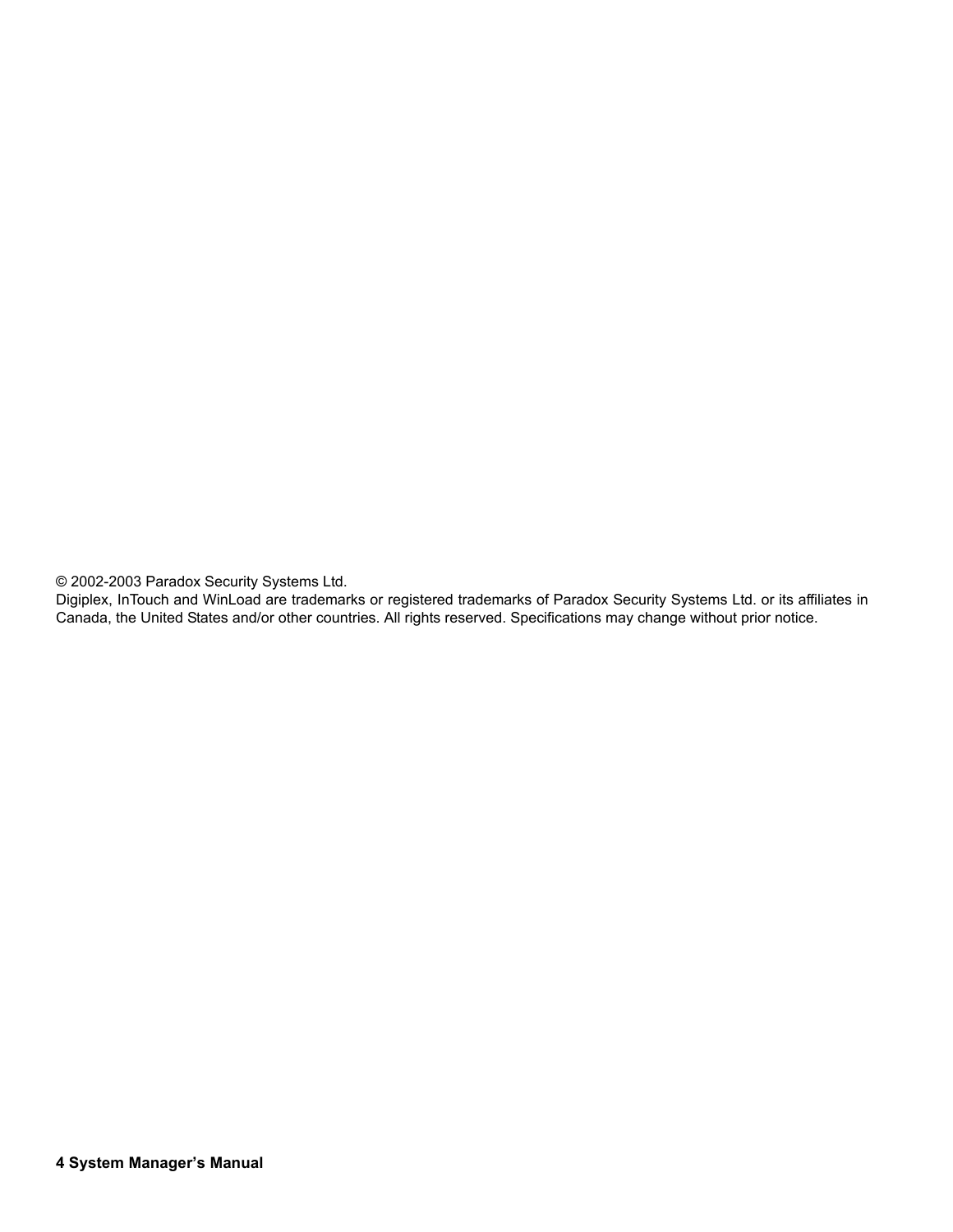## 1.0 INTRODUCTION

Your Digiplex Security System is an advanced technology security system that will provide you with reliable security protection and powerful features that are easy to use. The elegant and user-friendly LCD keypad will allow you easy access to your security system's functions and information at the touch of a button. The 32-character LCD screen will display messages and menus to guide you through the system's operations. Your Installer can even customize the messages for your home or business.

Since you will communicate your instructions to your system through the keypad, please read this manual carefully and have your Installer explain basic system operation.

If you have the InTouch Voice Assisted Arm/Disarm Module (APR3-ADM2) connected to your Digiplex security system, please refer to page 22 for operating instructions.

## 1.1 LEGEND



Indicates a warning or an important note.

Indicates useful information or a tip.

[SQUARE BRACKETS] Indicates information that must be entered on the keypad.

## 2.0 BASIC OPERATION

The following sections will introduce you to the roles of the buttons, lights, and messages on your LCD keypad.



Each button's function is explained in the following sections of the manual.

**[CLEAR]** = Erases current data entry or reverts to the preceding step.

**[ENTER]** = Saves current data and exits current menu.

#### 2.1 AUDITORY FEEDBACK (BEEP TONES)

When you enter information on the keypad, the keypad will guide you with beep tones to communicate the acceptance or rejection of your entries.

**Confirmation Beep**: When an operation (i.e. arming/disarming) is successfully entered or when the system switches to a new status/mode, the keypad emits an intermittent beep tone ("BEEP-BEEP-BEEP-BEEP-BEEP").

**Rejection Beep**: When the system reverts to a previous status, or when an operation is incorrectly entered, the keypad emits a continuous beep tone ("BEEEEEEEEEEP").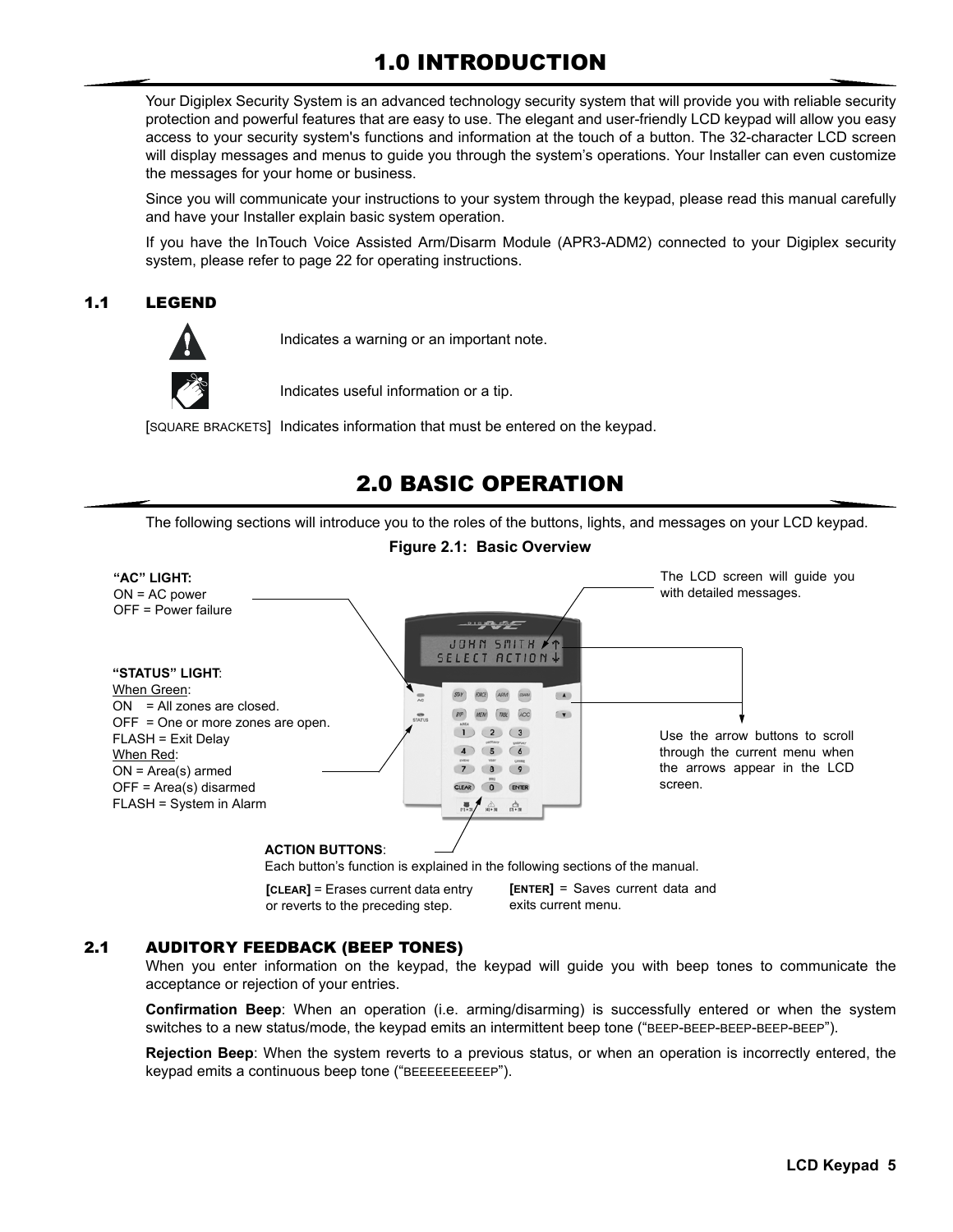### 2.2 CONFIDENTIAL MODE

Your Installer can program keypads to not display the status of your system automatically by changing the LCD screen to Confidential Mode. In Confidential Mode:

- The zones and status messages will NOT be displayed
- The indicator lights will NOT illuminate
- Depending on how your keypad was programmed by your installer, you must either press a button or enter your User Access Code to illuminate the indicator lights and activate Normal Mode.

### 2.3 PARTITIONED SYSTEM

A separated system is called a Partitioned System, which can be useful in situations where shared security systems are more practical. Your installer can design your system to recognize up to four separate protected areas. For example, a company that has both an office area and a warehouse area can arm and disarm each area separately and control the access to each area.

If you have access to more than one area, and you need to select a specific area(s) when prompted by your LCD keypad, follow either one of the following three methods to make your selection:

- Press the keypad button corresponding to the area you wish to select (i.e. 1, 2,...4).
- Press the **[0]** button for all areas.
- Use the **[**S**]** and **[**T**]** buttons, and press **[ENTER]** when the area you want to select appears on the screen.

### 2.4 AREA STATUS DISPLAY

|                                                         | The Area Status Display <b>How do I see the status of the areas?</b>                                                                                                                                                                  |
|---------------------------------------------------------|---------------------------------------------------------------------------------------------------------------------------------------------------------------------------------------------------------------------------------------|
|                                                         | allows you to view the status $\vert$ 1) Enter your <b>[ACCESS CODE]</b> , then press the <b>[1]</b> button.                                                                                                                          |
| Partitioned System (Refer to<br>section 2.3 on page 6). | of the selected areas in a $\boxed{2}$ Press the button corresponding to the area (i.e. 1, 2,4), or use the [ $\blacktriangle$ ] and<br>$[\nabla]$ buttons and press [ENTER] when the area you want to view appears on<br>the screen. |
|                                                         | 3) Press [CLEAR] to exit.                                                                                                                                                                                                             |

In Area Status Display mode, the following information will scroll on the LCD screen:

- "ready": if all zones in the selected area are closed.
- "not ready": if zones in the selected area are open.
- open zones within that area (i.e. "Front Door Open").
- "Trouble(s)": (section 7.0 on page 17) if a trouble has occurred.
- "Alarms in Memory": (section 4.3 on page 9) if an alarm has occurred.
- "Armed" ; "Force Armed" ; "Instant Armed" ; "Stay Armed": displays the arming status of the selected area.

## 3.0 ARMING

When your system is armed, it can respond to any breach in the protected zones by causing an alarm and sending a report to your Central Monitoring Station.

### 3.1 EXIT DELAY TIMER

When you arm your system, it will trigger the Exit Delay Timer to provide you with enough time to exit the protected area before the system is armed.

#### 3.2 REGULAR ARMING

This method is used for the everyday arming of your system. All zones within the protected area must be closed to Regular arm the system.

#### **How do I Regular arm the system?**

1) Enter your **[ACCESS CODE]**.

- 2) Press the **[ARM]** button.
- 3) If you have access to more than one area, select the area(s) you wish to Regular arm (refer to section 2.3 on page 6).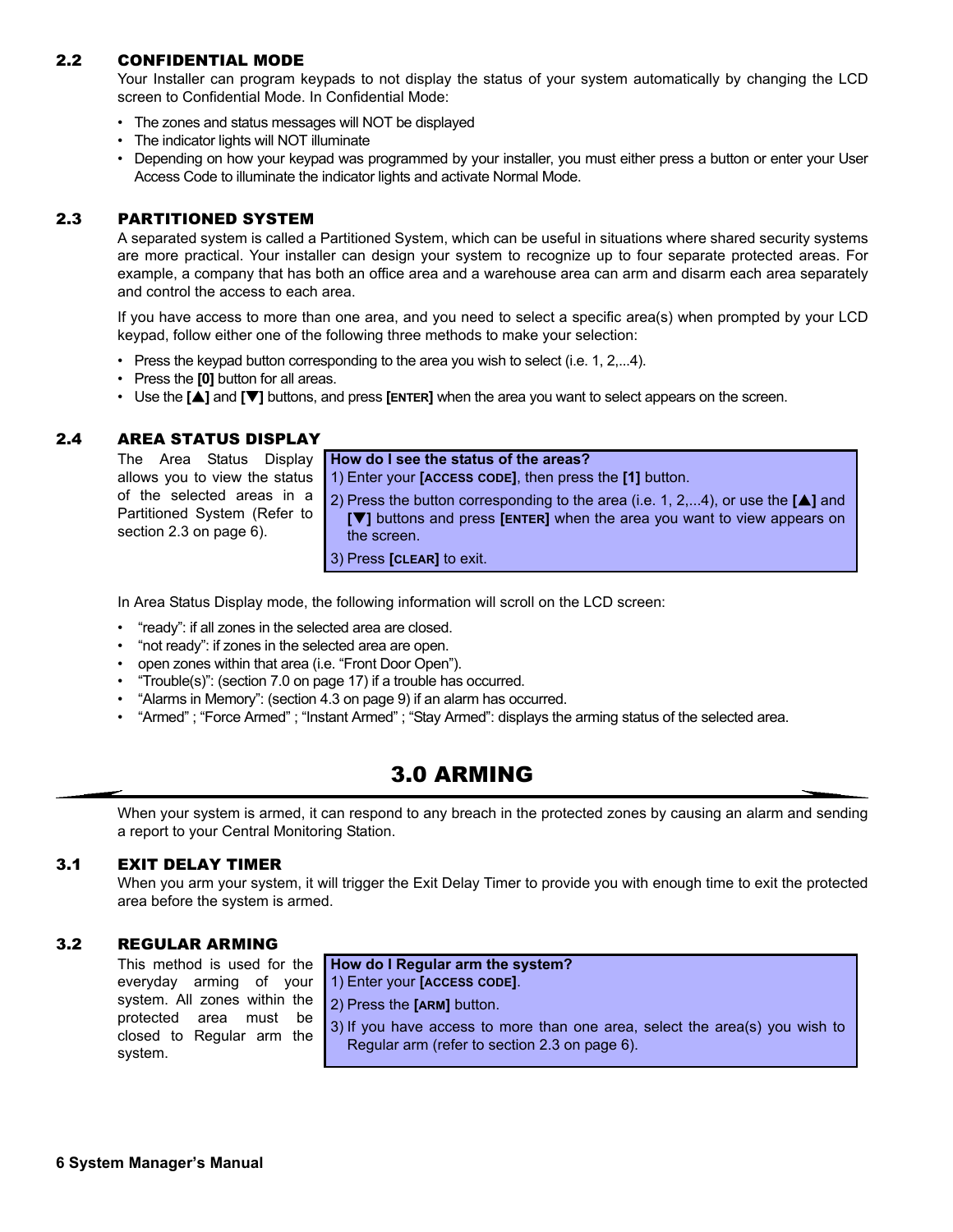## 3.3 STAY ARMING

Stay arming will partially arm your system to permit you to remain in your home or office by arming the outer zones (perimeter) of the protected area (i.e. doors and windows).

#### **How do I Stay arm?** 1) Enter your **[ACCESS CODE]**.

2) Press the **[STAY]** button.

3) If you have access to more than one area, select the area(s) you wish to Stay arm (refer to section 2.3 on page 6).

#### 3.4 INSTANT ARMING

This feature is the same as Stay arming except that there is no Entry Delay. Therefore, any armed zone that is breached will immediately generate an alarm.

|  | How do I Instant arm? |  |
|--|-----------------------|--|

1) Enter your **[ACCESS CODE]**.

2) Press the **[5]** button.

3) If you have access to more than one area, select the area(s) you wish to Instant arm (refer to section 2.3 on page 6).

### 3.5 FORCE ARMING

Force arming allows you to quickly arm your system when zones are open. However, once the open zone is closed, your system will then arm that zone as well.

### **How do I Force arm?**

1) Enter your **[ACCESS CODE]**.

2) Press the **[FORCE]** button.

3) If you have access to more than one area, select the area(s) you wish to Force arm (refer to section 2.3 on page 6).

### 3.6 BYPASS PROGRAMMING

You can bypass certain zones when you arm the protected area(s). When a zone is bypassed, it will be ignored the next time your system is armed. Once your area is disarmed, the system will unbypass the zone.

## **How do I Bypass a zone?**

1) Enter your **[ACCESS CODE]**.

2) Press the **[BYP]** button.

- 3) Enter the zone number (i.e. 01, 02,...48), or use the **[**S**]** and **[**T**]** buttons and press **[BYP]** once the zone you want to bypass appears on the screen. If "bypassed" does not appear on the screen and the keypad emits a Rejection Beep, you may not have access to bypass that zone.
- 4) Repeat step 3 until all zones you want to bypass have been selected.
- 5) Press the **[ENTER]** button to save and exit.



In order to bypass a zone, the following conditions must be met:

- The zone must have the Bypass option programmed by the installer.
- Your User Access Code must be programmed to enable the Bypass option.
- Your User Access Code must have access to the zone's Area Assignment.
- The zone's area must be disarmed before the zone can be bypassed.



**Fire Zones cannot be bypassed.** 

#### **3.6.1 BYPASS RECALL**

Bypass Recall reinstates the zones that were bypassed the last time your system was armed.

### **How do I activate Bypass Recall?**

- 1) Enter your **[ACCESS CODE]**.
- 2) Press the **[BYP]** button.
- 3) Press the **[MEM]** button.
- Zones bypassed the last time your system was armed are bypassed.
- 4) Press the **[ENTER]** button to save and exit.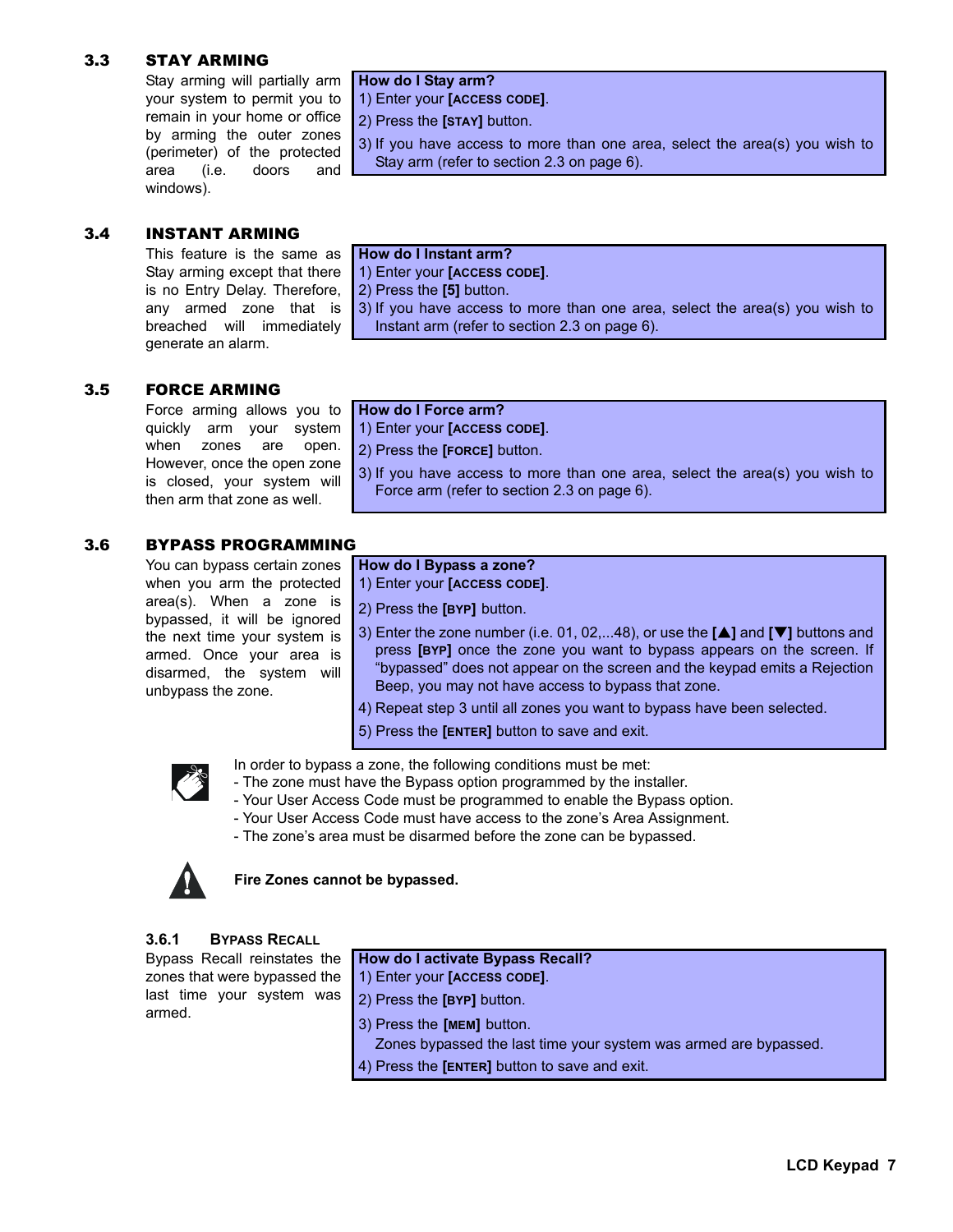### 3.7 ONE-TOUCH BUTTONS

If enabled by your Installer, you can access the following features without using your User Access Code by pressing and holding the desired One-Touch button.

| <b>BUTTON</b> | <b>FEATURE</b>     | <b>BUTTON</b> | <b>FEATURE</b>                   |
|---------------|--------------------|---------------|----------------------------------|
| [ARM]         | Regular arm        | [DISARM]      | Disarm a Stay/Instant armed area |
| [STAY]        | Stay arm           | [5]           | Instant arm                      |
| [FORCE]       | Force arm          | [6]           | Change display settings          |
| [BYP]         | Bypass Programming | [7]           | View Event Record display        |

#### 3.8 KEYSWITCH ARMING

A key can be used to arm and disarm your system using two forms of keyswitches. With a **Maintained Keyswitch**, place the key in the "ON" position to arm your system, and place the key in the "OFF" position to disarm your system. With a **Momentary Keyswitch**, place the key in the "ON" position briefly then place it back in the "OFF" position to arm the system. Repeat this process to disarm with a Momentary Keyswitch.

#### 3.9 AUTO-ARMING

If enabled by your Installer, you can set the time that an area will arm itself automatically.

#### **3.9.1 TIMED AUTO-ARMING**

| Your installer can set Timed                           | How do I set the Auto-Arming timer?                                                               |
|--------------------------------------------------------|---------------------------------------------------------------------------------------------------|
| Auto-Arming to function in                             | 1) Enter your [ACCESS CODE].                                                                      |
| either Force or Stay arming                            | 2) Press the [0] button.                                                                          |
| mode. A sixty-second Exit<br>Delay sequence will begin | 3) Press the <b>[MEM]</b> button.                                                                 |
| system<br>prior<br>to<br>vour                          | 4) If you have access to more than one area, press the area's number, or use                      |
| automatically arming itself at                         | the $[\triangle]$ and $[\triangledown]$ buttons and press the [ACC] button when the area you want |
| the programmed time.                                   | to program appears on the screen.                                                                 |
|                                                        | 5) Enter the time you want the area to be armed according to the 24-hour clock                    |
|                                                        | $(i.e. 9 a.m.$ is 09:00 and 9 p.m. is 21:00).                                                     |
|                                                        | 6) Press the [ENTER] button to save and exit.                                                     |

#### **3.9.2 NO MOVEMENT AUTO-ARMING**

Your system can be programmed to send a report to your Central Monitoring Station and/or arm the system if there is no activity in the area during a specified period of time. Your installer can set No Movement Auto-Arming to function in either Regular or Stay arming mode.

## 4.0 DISARMING

When your system is disarmed, it deactivates any alarms in progress, and it deactivates the zones so the alarm will not be triggered if zones are breached.

#### 4.1 ENTRY DELAY TIMER

Your installer will program designated entry points (i.e. the front door) with an Entry Delay Timer. This delay gives you time to enter the armed premises and enter your code to disarm your system before the alarm is triggered.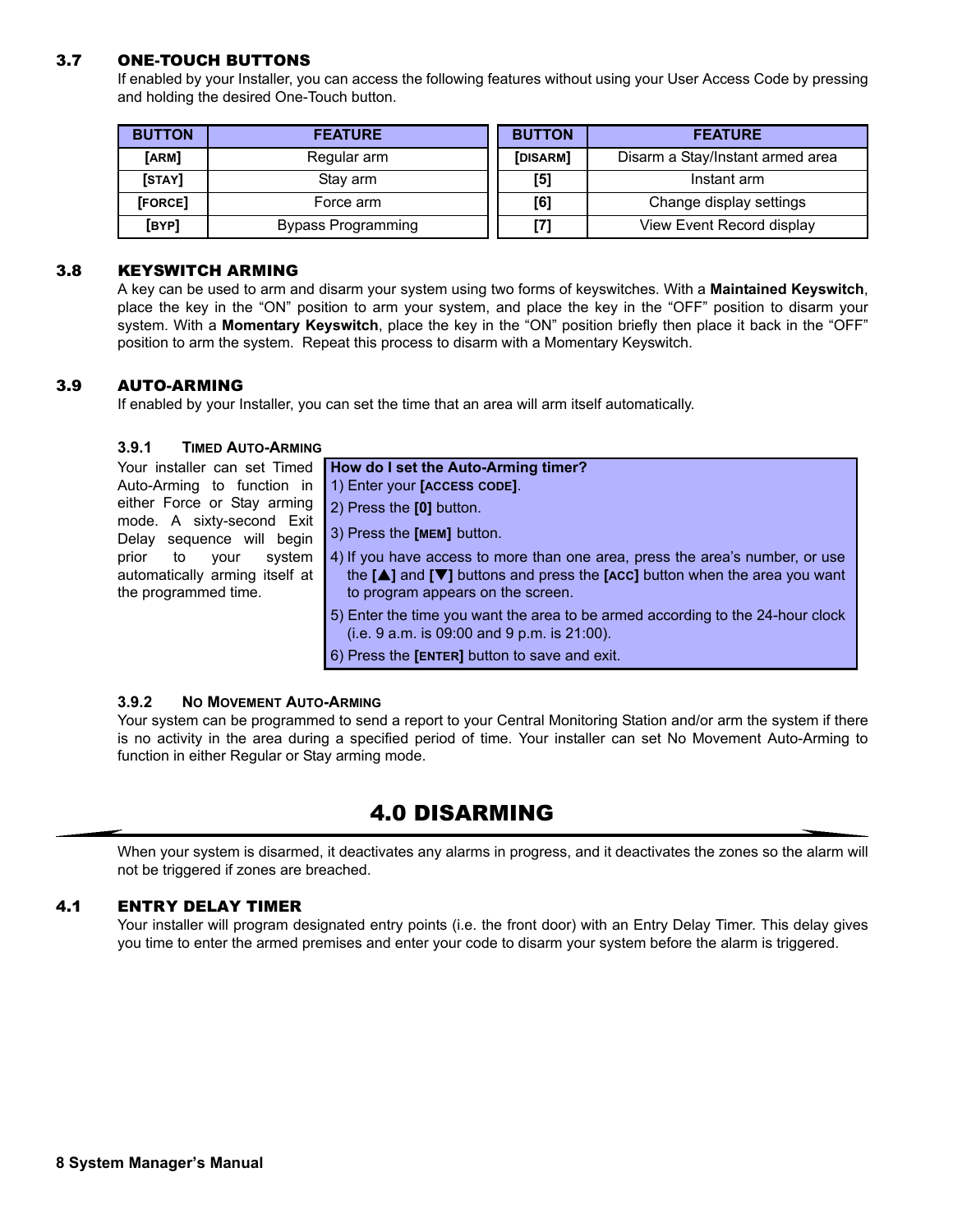## 4.2 DISARMING AN ARMED SYSTEM

You can only disarm an area to which your User Access Code is assigned. User Access Codes with the "Arm Only" (section 5.5 on page 14) option enabled cannot disarm an armed system.

**How do I disarm the system?** 1) Enter your **[ACCESS CODE]**.

2) Press the **[DISARM]** button.

If you have access to more than one area, select the area(s) you wish to disarm (refer to section 2.3 on page 6).

**How do I disarm a system in alarm?**

- 1) Enter your **[ACCESS CODE]**.
- 2) In the case of a false alarm, call your Central Monitoring Station quickly to advise them of the false alarm.



**In the case of a burglar alarm, leave the premises and call the Police from a safe place.**

## 4.3 ALARM MEMORY DISPLAY

Your system will record all the alarms that occurred during the last armed period. The zones in alarm will remain in the Alarm Memory until the next time that area is armed.

**How do I view the list of alarms that occurred?** When an alarm has occurred, the LCD screen will display *"Alarms in Memory [MEM] to View".* 1) Press the **[MEM]** button. Each zone that was breached while armed will

appear below *"Alarm in:"*.

2) Press the **[CLEAR]** button to exit the Alarm Memory Display.

## 5.0 ACCESS CODES

Access Codes allow access to the system. Your system supports up to 96 User Access Codes. Codes are given a User Number between 02 and 96 (User Number 01 is the System Master Code). Your Installer will program User Access Codes to be four, six, or variables of one to six digits in length. Each digit can be any value between zero and nine. If your Installer programmed your system to accept a variable code length, you have to press the **[ENTER]** button after entering your User Access Code.

## 5.1 SYSTEM MASTER CODE (Default 123456)

The System Master Code will give you access to all the features available on your system, as well as the ability to add, modify, or delete any User Access Codes. We suggest that you change this code to prevent others from accessing and changing



options without authorization. Your Installer can set The System Master Code to be either 4 or 6 digits in length.



**The System Master Code has access to all Access Control Doors and all Access Control features at all times. Only the card's serial number and the choice of arming method can be changed. If the other options are manually changed, the System Master Code will immediately revert to its original programming.**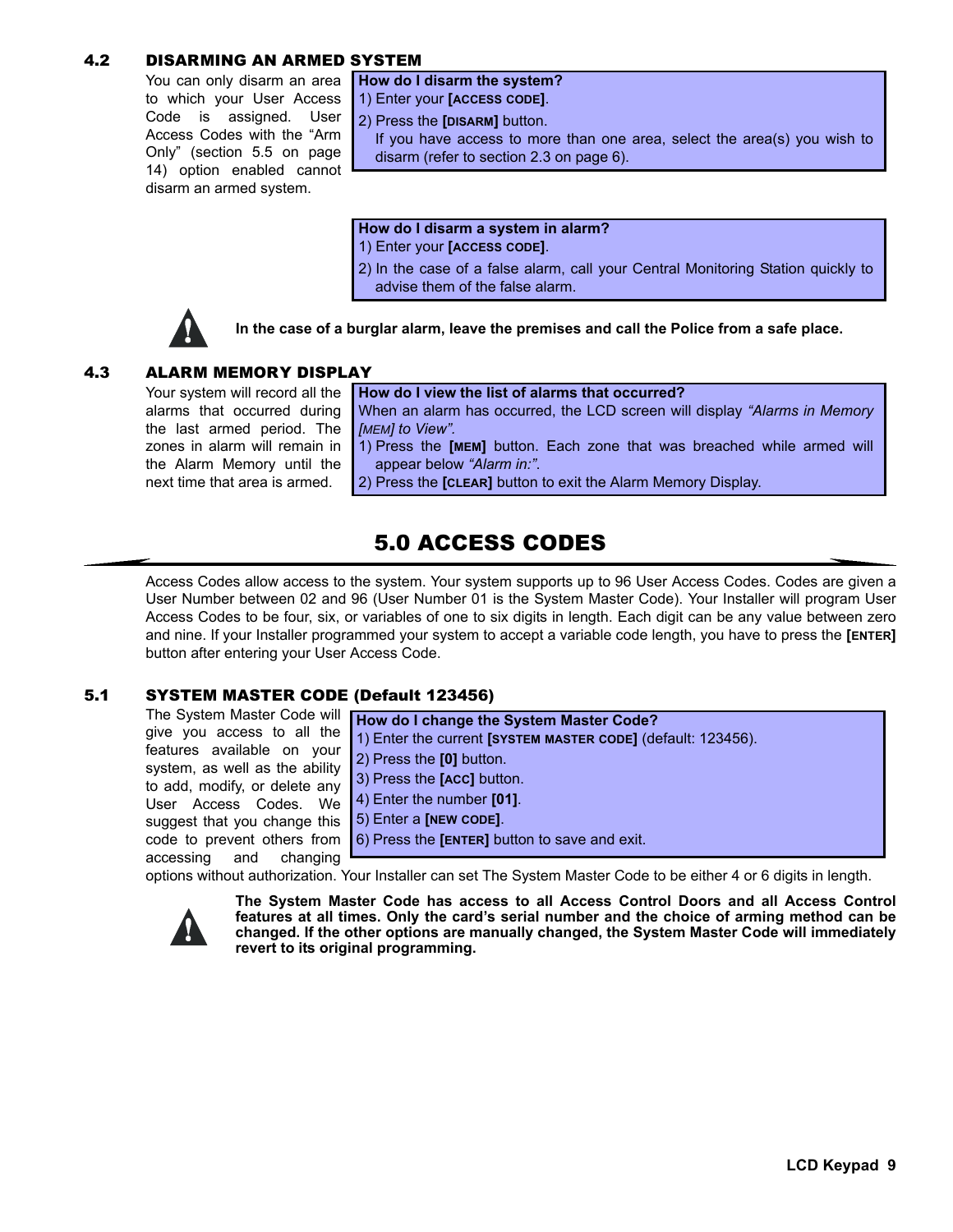#### 5.2 USER LABELS

User labels personalize User Access Codes and can be assigned by pressing **[ENTER]** at any point after step 4 during the programming of User Access Codes (Figure 5.1 on page 12). For Example, the LCD keypad can display "John Smith".

#### **How do I program a user label?**

At any point after step 4 in Figure 5.1 on page 12:

1) Press the **[ENTER]** button.

- 2) Type the desired characters as detailed in section 5.2.1 on page 10 and section 5.2.2 on page 10.
- 3) Press the **[**S**]** button to move the cursor to a new space.
- 4) Repeat steps 2 and 3 until the desired label is complete.
- 5) Press the **[ENTER]** button to save and exit.

#### **5.2.1 KEYPAD BUTTONS**

Every numeric button on your LCD keypad is assigned a set of characters. To obtain the desired character using the numeric buttons on your keypad, press the corresponding button until the desired character appears on the screen. For example, if you want to enter the character "C", press the **[1]** button three times (refer to Table 1 on page 10). If using a Hebrew keypad, refer to Table 4 in Appendix 1: Hebrew Special Characters on page 25. If using a Russian keypad, refer to Table 6 in Appendix 2: Russian Special Characters on page 26.

| <b>Key</b> | <b>Press Key</b><br>Once | <b>Press Key</b><br><b>Twice</b> | <b>Press Key</b><br><b>Three Times</b> |
|------------|--------------------------|----------------------------------|----------------------------------------|
| [1]        | A                        | B                                | C                                      |
| $[2]$      | D                        | E                                | F                                      |
| $[3]$      | G                        | н                                |                                        |
| [4]        | J                        | Κ                                |                                        |
| [5]        | М                        | N                                |                                        |
| [6]        | P                        | Ω                                | R                                      |
| [7]        | S                        | T                                |                                        |
| [8]        |                          | W                                | x                                      |
| [9]        |                          | 7                                |                                        |

| Table 1: Keypad Letter Assignment |  |  |  |  |  |
|-----------------------------------|--|--|--|--|--|
|-----------------------------------|--|--|--|--|--|

#### **5.2.2 SPECIAL FUNCTION KEYS**

**[STAY]** = Insert Space

Pressing the **[STAY]** key inserts a blank space in the current cursor position.

#### **[FORCE]** = Delete

Pressing the **[FORCE]** key will delete the character or blank space found at the current cursor position.

**[ARM]** = Delete Until the End

Pressing the **[ARM]** key will delete all characters and spaces to the right of the cursor and at the cursor's position.

#### **[DISARM]** = Numeric Keys / Alphanumeric Keys

Every time the **[DISARM]** key is pressed it will toggle from numeric keys to alphanumeric keys and vice versa. Numeric: Keys **[0]** to **[9]** represent numbers 0 to 9.

**[BYP]** = Lower Case / Upper Case Every time the **[BYP]** key is pressed it will toggle the case setting from lower to upper case and vice versa.

#### **[MEM]** = Special Characters

After pressing the **[MEM]** key, the cursor will turn into a flashing black square. Using Table 2 on page 11, enter the 3-digit number that represents the desired symbol. If using a Hebrew keypad, refer to Table 5 in Appendix 1: Hebrew Special Characters on page 25. If using a Russian keypad, refer to Table 7 in Appendix 2: Russian Special Characters on page 26.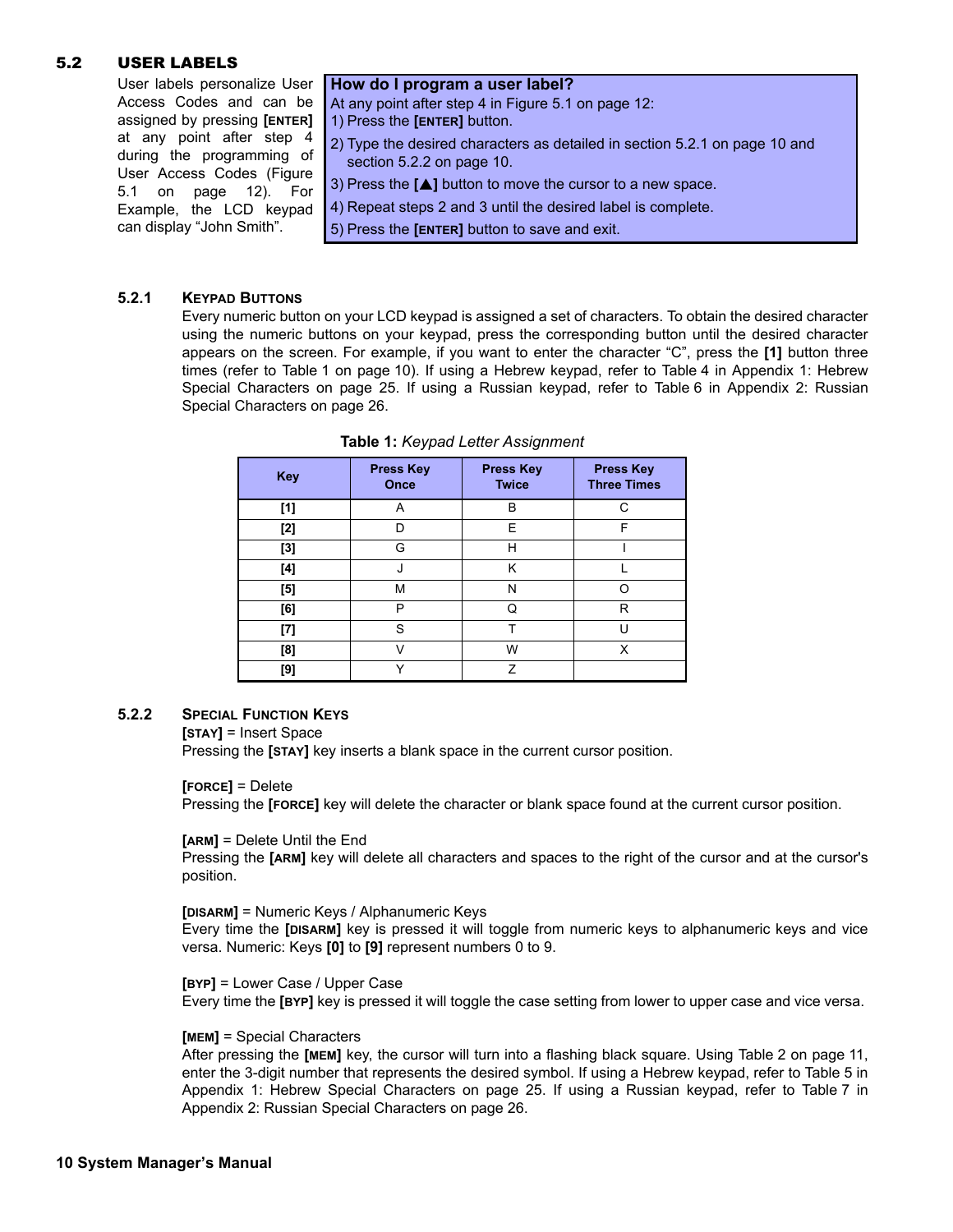| 032      | 048        | 064 | 080      | 096 | 112 | 128 | 144 | 160      | 176       | 192      | 208      |
|----------|------------|-----|----------|-----|-----|-----|-----|----------|-----------|----------|----------|
|          | Ø          | д   | P        |     | р   | Û   | Ê   |          | S.        | Ø        |          |
| 033      | 049        | 065 | 081      | 097 | 113 | 129 | 145 | 161      | 177       | 193      | 209      |
| i        | 1          | А   | O        | а   | q   | Ù   | È   | ı        |           | Ŀ        |          |
| 034      | <i>050</i> | 066 | 082      | 098 | 114 | 130 | 146 | 162      | 178       | 194      | 210      |
| ₩        | 2          | В   | R        | b   | r   | Ú   | É   |          | ij        | Đ        |          |
| 035      | 051        | 067 | 083      | 099 | 115 | 131 | 147 | 163      | 179       | 195      | 211      |
| #        | 3          | С   | S        | C   | s   | U   | Ë   | í        | ͳ         | 15       |          |
| 036      | 052        | 068 | 084      | 100 | 116 | 132 | 148 | 164      | 180       | 196<br>v | 212      |
| \$       | 4          | D   | Т        | d   | t   | û   | ê   |          | ↓         |          |          |
| 037      | 053        | 069 | 085      | 101 | 117 | 133 | 149 | 165      | 181       | 197<br>ω | 213      |
| %        | 5          | E   | Ħ        | е   | u   | ù   | è   | i        | ᆸ         |          |          |
| 038      | 054        | 070 | 086      | 102 | 118 | 134 | 150 | 166      | 182<br>t  | 198      | 214<br>÷ |
| &        | 6          | F   | v        | f   | v   | ú   | é   | N        |           |          |          |
| 039<br>, | 055        | 071 | 087      | 103 | 119 | 135 | 151 | 167      | 183<br>ĸ  | 199      | 215      |
|          | 7          | G   | w        | g   | w   | Ô   | ë   | ñ        |           |          |          |
| 040      | 056        | 072 | 088      | 104 | 120 | 136 | 152 | 168      | 184       | 200      | 216      |
|          | 8          | Н   | x        | h   | x   | Ó   | А   | ΝĪ       | ⇥         | p.       |          |
| 041      | 057        | 073 | 089      | 105 | 121 | 137 | 153 | 169      | 185       | 201      | 217      |
|          | 9          | ı   | Y        | Ť   | у   | Ο   | А   |          | +         | ø        | ŀ        |
| 042<br>* | 058<br>٠   | 074 | 090      | 106 | 122 | 138 | 154 | 170      | 186       | 202<br>ŷ | 218      |
|          |            | J   | Z        | I   | z   | -   | å   |          | ✦         |          |          |
| 043      | 059        | 075 | 091      | 107 | 123 | 139 | 155 | 171      | 187       | 203<br>Ã | 219<br>٨ |
| +        | ,          | κ   |          | k   | ∤   |     | â   |          | ₹         |          |          |
| 044      | 060        | 076 | 092<br>¥ | 108 | 124 | 140 | 156 | 172      | 188<br>٦  | 204<br>e | 220      |
| ,        | <          |     |          |     |     |     | á   |          |           |          | ®        |
| 045      | 061        | 077 | 093      | 109 | 125 | 141 | 157 | 173      | 189<br>险  | 205<br>ă | 221      |
|          | $=$        | M   | 1        | m   | ł   |     | á   |          |           |          | ◉        |
| 046      | 062        | 078 | 094      | 110 | 126 | 142 | 158 | 174      | 190       | 206<br>Ö | 222      |
|          | >          | N   | л        | n   | →   |     | ä   | ⅏        | v         |          | П        |
| 047      | 063        | 079 | 095      | 111 | 127 | 143 | 159 | 175<br>仕 | 191<br>5ú | 207<br>δ | 223      |
|          | ?          | O   |          | o   | e   | ሪ   | A   |          |           |          |          |

**Table 2:** *Special Characters Catalogue*

## 5.3 DELETING USER ACCESS CODES

To delete User Access Codes, follow steps 1 to 5 in Figure 5.1 on page 12, but press the **[CLEAR]** button in step 5. Once the information is erased, press the **[ENTER]** button to save and exit.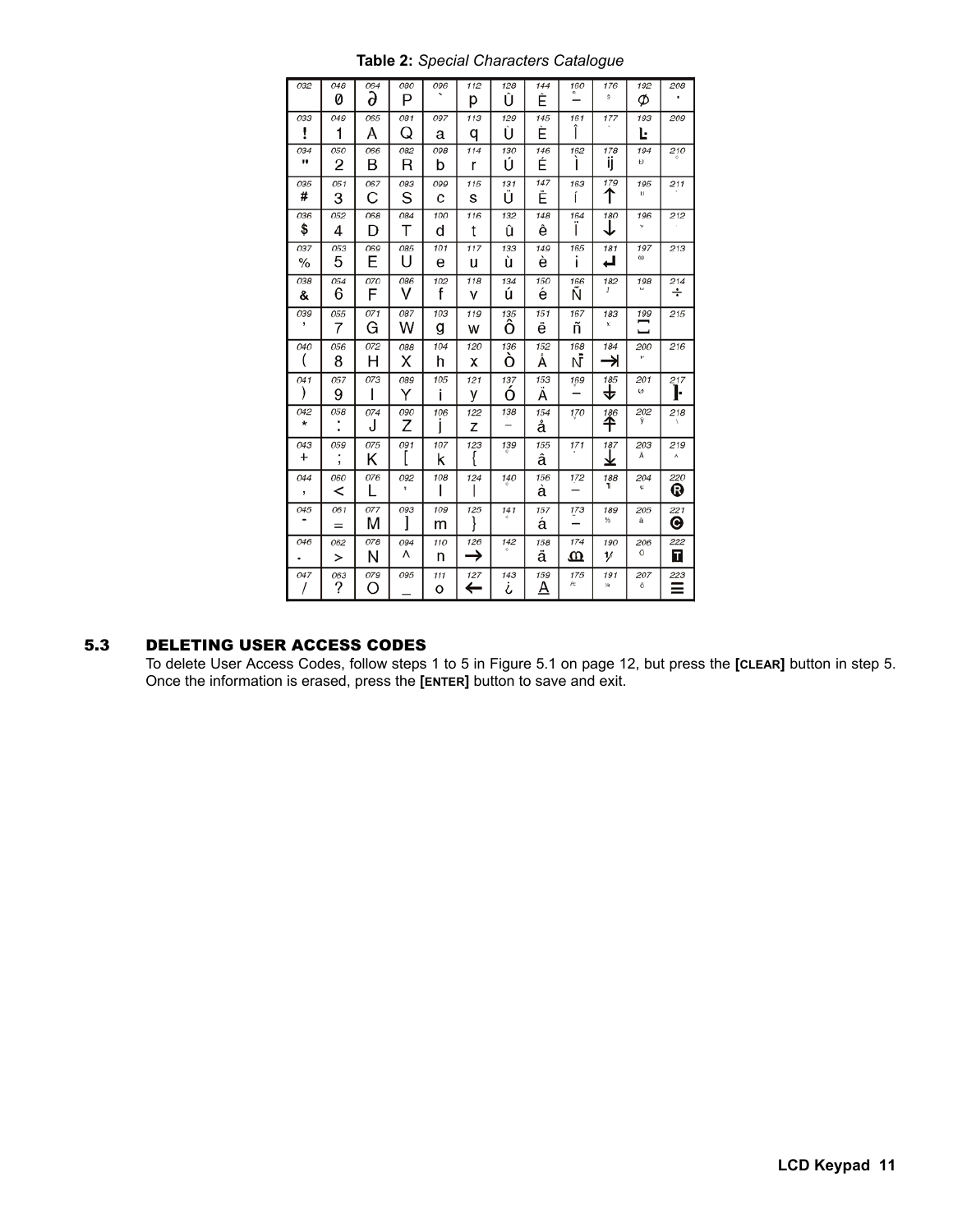### 5.4 PROGRAMMING USER ACCESS CODES

The System Master and Users with the Master feature can program User Access Codes with User Options and Area Assignments. Figure 5.1 on page 12 describes the steps you would follow to program User Access Codes.

If the keypad emits a Rejection Beep at any point during the programming procedure, you may have chosen an existing User Code or you do not have access to certain User Options (section 5.5) and Area Assignments (step 7 in Figure 5.1 on page 12). User's with the Master feature can only assign User Options and Area Assignments that they are assigned to. For example, if a User with the Master feature is assigned User Option 1 and Area 2, they can only assign Options 1 and Area 2 to a User Access Code.



#### **Figure 5.1: Programming User Access Codes**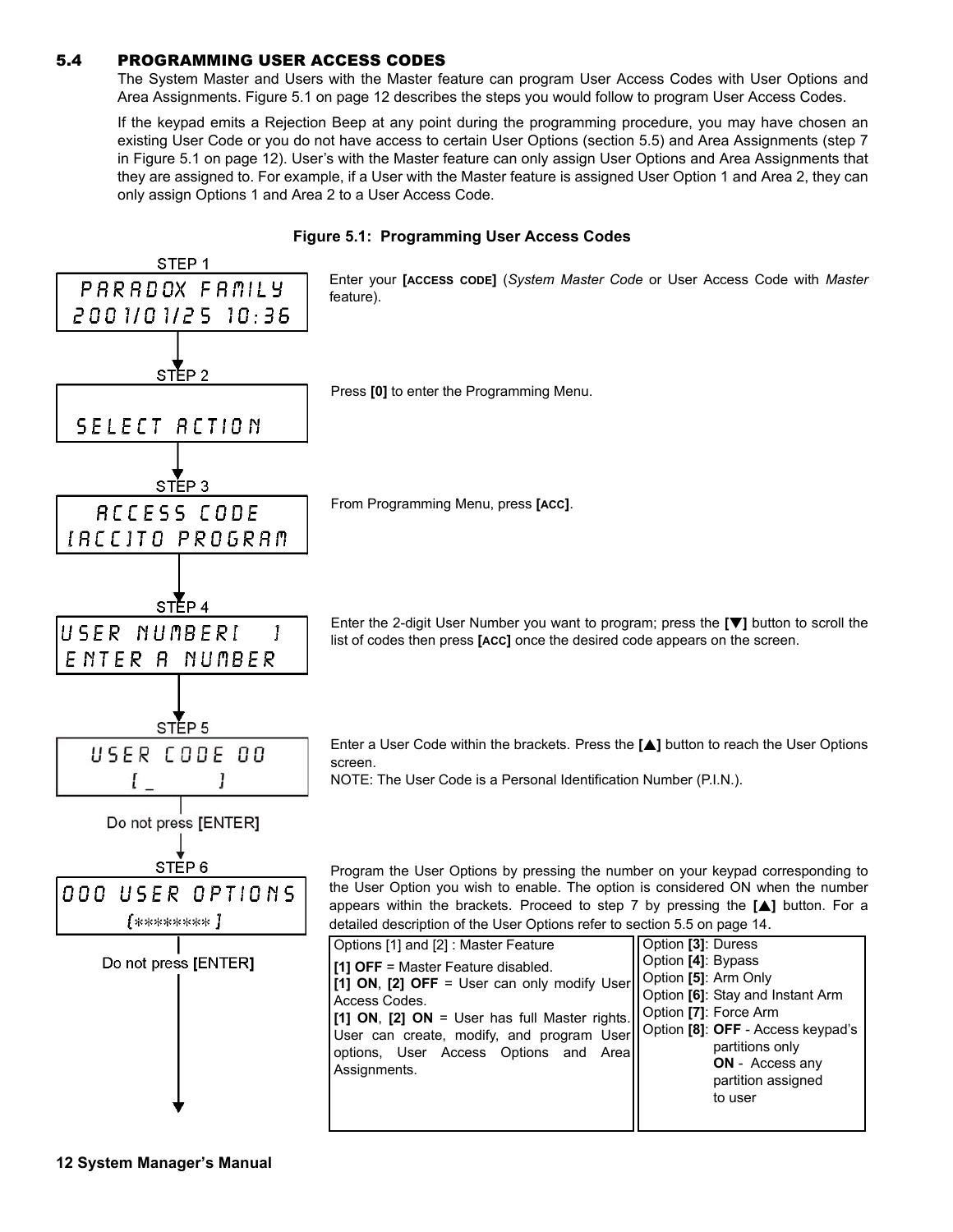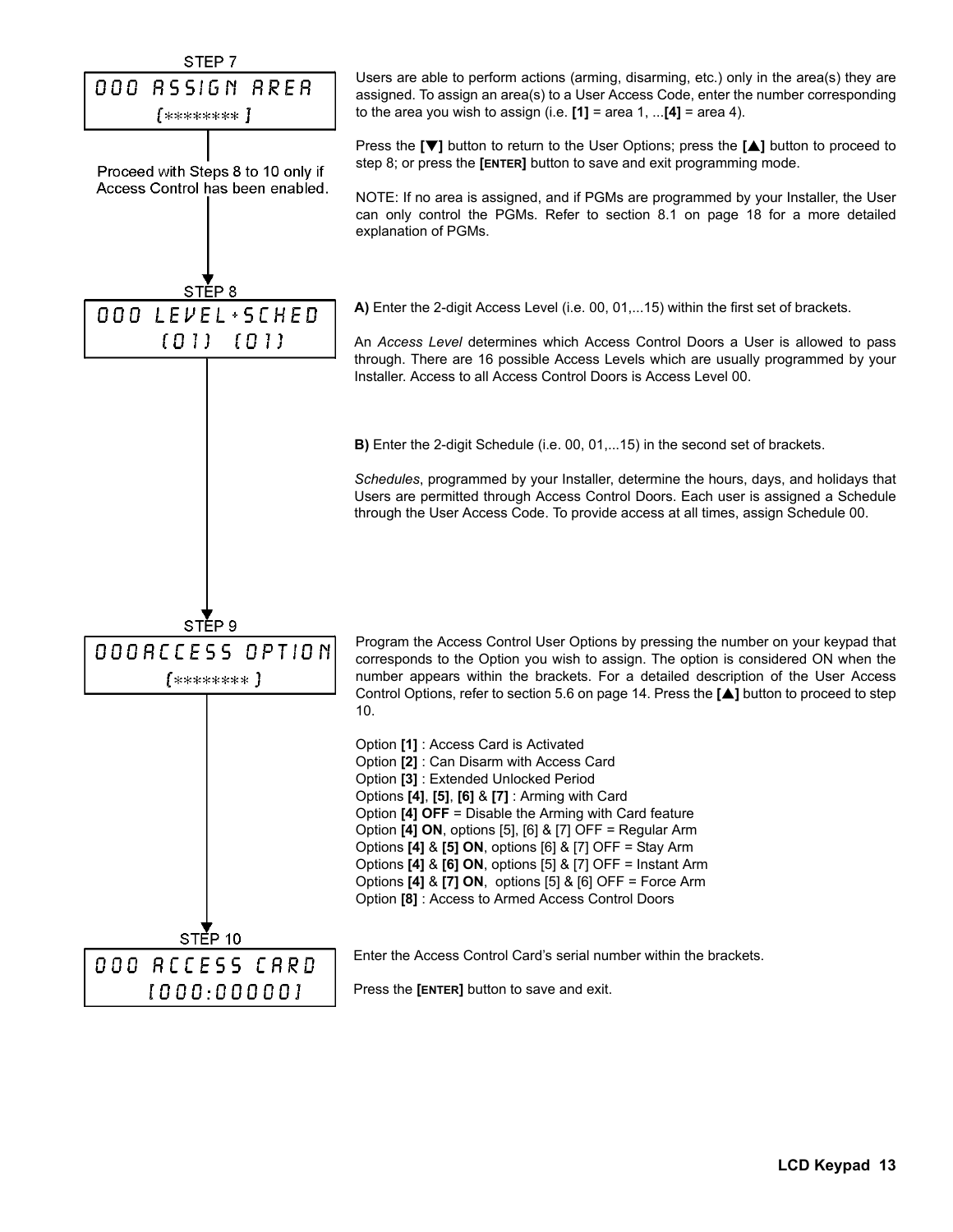## 5.5 USER OPTIONS

#### **Options [1] and [2]**: Master Feature

When option [1] is **OFF**, the User cannot program other Users into the system.

When option [1] is **ON** and option [2] is **OFF**, the User can only modify existing User Access Codes.

When both options [1] and [2] are **ON**, the User has Full Master rights. The User can create or modify User Access Codes, User Options, User Access Control Options, Access Card Numbers and Area Assignments according to their own programming. For example, if the Full Master User has access to area #1 and option [4] (Bypass) only, the Full Master User can only assign area #1 and option [4] to other Users in the system.

#### **Option [3]**: Duress

When option [3] is **ON**, the Duress feature is enabled. This feature is used when someone forces a User to arm or disarm an area(s). By entering a User Access Code (P.I.N.) reserved for the Duress feature, the system will arm or disarm the area(s), and then send a silent alarm to the Central Monitoring Station.

#### **Option [4]**: Bypass

When option [4] is **ON**, the Bypass feature is enabled. This feature allows the User to deactivate zones when arming the area(s).

#### **Option [5]**: Arm Only

When option [5] is **ON**, the Arm Only feature is enabled. The User can arm assigned areas with either a card or code, but cannot disarm. When the option is **OFF**, the User can either arm or disarm assigned areas.

#### **Option [6]**: Stay & Instant Arm

When option [6] is **ON**, the Stay and Instant Arm features are enabled. The User can now Stay or Instant Arm their assigned areas.

#### **Option [7]**: Force Arm

When option [7] is **ON**, the Force arm feature is enabled. The User can now Force arm their assigned areas.

#### **Option [8]**: Area Access

When option [8] is **ON**, the keypad will permit access to all the areas assigned to the User Access Code. When option [8] is **OFF**, the keypad will only permit access to the areas it controls. For example, the keypad is assigned area 1 only, and your User Access Code is assigned areas 1 to 4. If the option is ON, you can access all four areas from the keypad. If the option is OFF, you can only access area 1.



By default all Users can Regular arm the system.

### 5.6 ACCESS CONTROL USER OPTIONS

#### **Option [1]: Access Card is Activated**

When option [1] is **ON**, the Access Control Card is activated and can be used when Access Control is enabled in the system. When the option is **OFF**, the Access Control Card cannot be used.

#### **Option [2]**: Disarming with Access Card

When option [2] is **ON**, a User's Access Control Card can unlock and disarm an armed Access Control Door (see section 6.2.2 on page 15).



### **For option [2] to function in the ON position, option [5] "Arm Only" in the User Options must be disabled (refer to section 5.5 on page 14).**

#### **Option [3]**: Card with Extended Unlocked Period

When option [3] is **ON**, "Extended Unlocked Period" is enabled. "Extended Unlocked Period" refers to the time period programmed into each Access Control Door by your Installer that extends the unlocked time of the door. For example, if your Installer sets the Unlocked period of the door to 30 seconds and the Extended Unlocked Period to 15 seconds, then a User Access Code with "Extended Unlocked Period" enabled will have a total of 45 seconds to pass through the door.

#### **Options [4] to [7]**: Arming with Card

Options [4] to [7] define the type of arming when arming with an Access Control Card (refer to section 6.2.1 on page 15). You can either Regular arm, Stay arm, Instant arm, or Force arm.

> [4] **ON**, [5] to [7] **OFF** = Regular Arm [4] & [5] **ON**, [6] & [7] **OFF** = Stay Arm [4] & [6] **ON**, [5] & [7] **OFF** = Instant Arm [4] & [7] **ON**, [5] & [6] **OFF** = Force Arm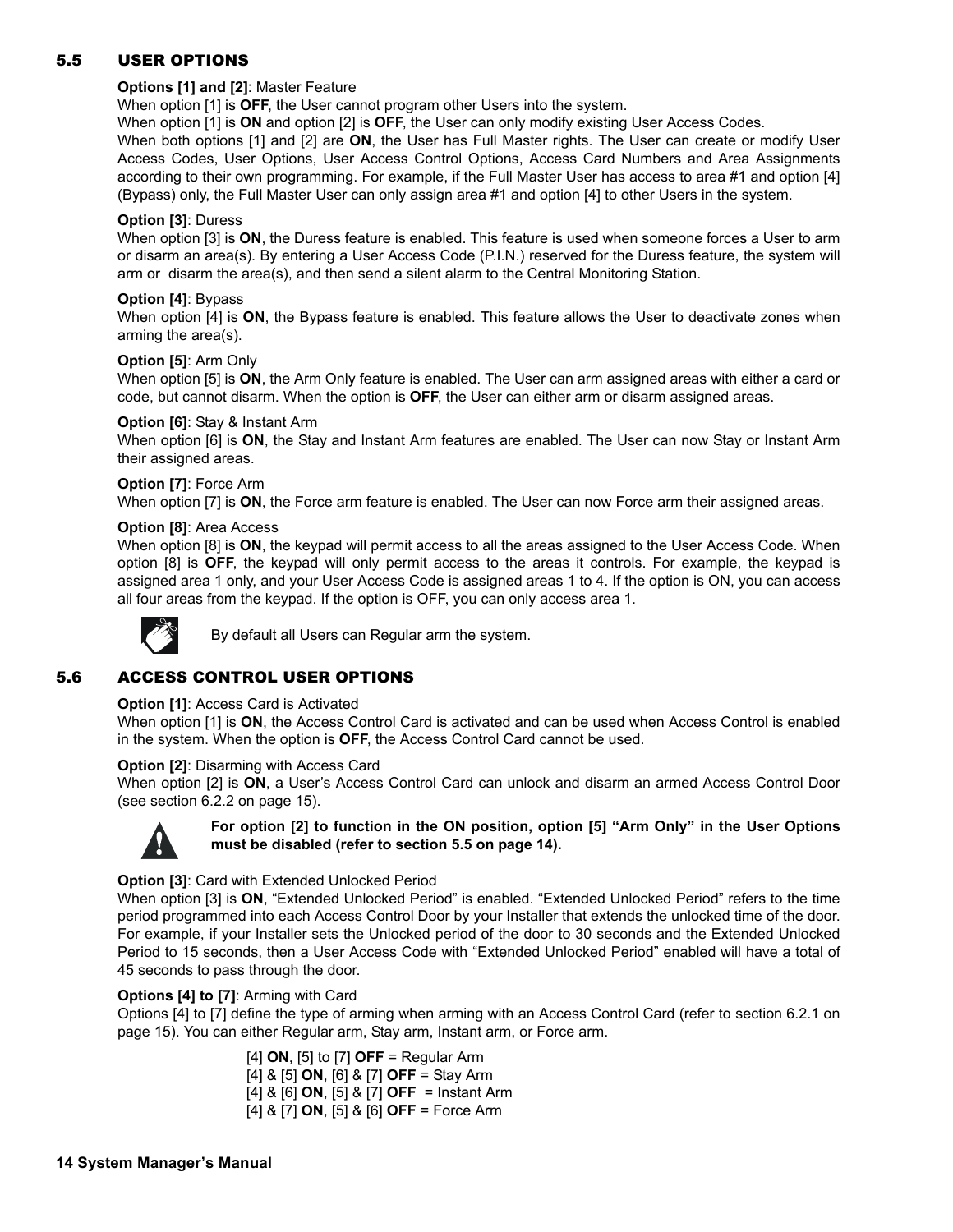#### **Option [8]**: Access to Armed Access Control Doors

When option [8] is enabled, the Access Control Card can be used to open an armed Access Control Door. When a valid Access Control Card is presented to a reader that is assigned to a zone and the zone is armed, access will be granted and the Entry Delay will begin. When option [8] is **ON**, extra security is provided since a user must enter a User Access Code to disarm the area.



**For option [8] to function in the ON position, option [5] "Arm Only" in the User Options (refer to section 5.5 on page 14) and option [2] " Disarming with Access Card" in the Access Control User Options (refer to section 5.6 on page 14) must be disabled.**

## 6.0 USING ACCESS CONTROL

#### 6.1 ENTERING & EXITING

Depending on how your system is installed, there are various ways to enter and exit Access Control Doors:

- 1) Present your Access Control Card to the reader. The system will verify that the card is allowed access according to its assigned Access Level and Schedule. If it is accepted, the system will unlock the door. The reader's light can be programmed by the installer to turn green or extinguish briefly to indicate that the door can be opened. The reader can also be programmed by the installer to audibly inform you that the door can be opened.
- 2) When the motion detector detects movement (Request for Exit), it will unlock the door to permit passage from inside.
- 3) Enter your User Access Code on a keypad and press **[ACC]**.



 $1 = Access$  Control Module  $2 =$  Card Reader  $3$  = "Request for Exit" Motion Detector

4) If the Access Control Door is on a "Door Unlocked Schedule", you may be able to open Access Control Doors without using a User Access Code or an Access Control Card. Depending on the door's programming, the door can remain unlocked during the entire programmed schedule or the door can unlock once a valid Access Control Card is presented to the reader during the schedule and then will remain unlocked for the remainder of the schedule.

### 6.2 ARMING AND DISARMING WITH CARD

#### **6.2.1 ARMING WITH CARD**

An Access Control Card can be programmed to arm areas assigned to the door when it is presented to the reader (door) twice within approximately 5 seconds without opening the door. The Access Control card must be:

- presented to a door during its assigned Schedule (refer to step 8 in Figure 5.1 on page 12).
- presented to a door within its assigned Access Level (refer to step 8 in Figure 5.1 on page 12).
- programmed to allow arming (options [4] and [5] in section 5.6 on page 14).
- assigned to all areas that are assigned to the Access Control Door (refer to step 7 in Figure 5.1 on page 12), or assigned to at least one of the areas assigned to the Access Control Door depending on how your Installer has programmed the Access Control Door.

#### **6.2.2 DISARMING WITH CARD**

To disarm and unlock an Access Control Door when the area assigned to it is armed, present your Access Control Card to the reader (door).

The Access Control card must be:

- presented to a door during its assigned Schedule (refer to step 8 in Figure 5.1 on page 12).
- presented to a door within its assigned Access Level (refer to step 8 in Figure 5.1 on page 12).
- programmed to allow disarming (option [2] in section 5.6 on page 14).
- assigned to all areas that are assigned to the Access Control Door (refer to step 7 in Figure 5.1 on page 12), or assigned to at least one of the areas assigned to the Access Control Door depending on how your Installer has programmed the Access Control Door.'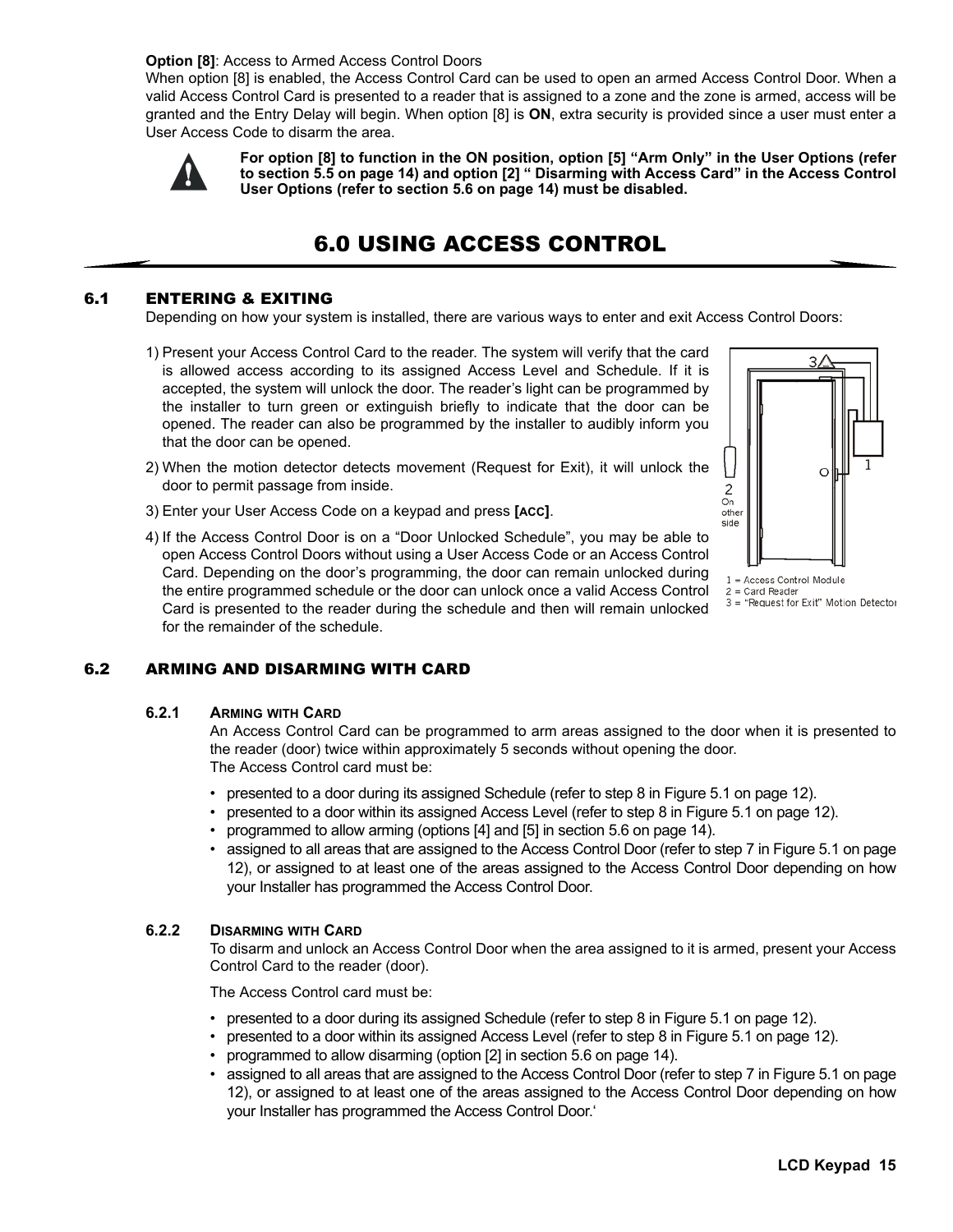### 6.3 HOW ACCESS CONTROL WORKS

To illustrate how Access Control functions, we will use three simple Access Control System examples:

*Bonnie's Access Control Card is programmed with Access Level 01 and Schedule 01. If she presents her card to the reader on Door 02 on Tuesday, August 3 at 3 p.m., she will gain access to the room.*

#### **Figure 6.1: Example A**



*If Bonnie presents her card to the reader on Door 02 on Saturday or on a Holiday at 3 p.m., she will be denied access.*

**Figure 6.2: Example B**



*If we change Bonnie's Access Level to 02 and she presents her card to the reader on Door 02 on Tuesday, August 3 at 3 p.m., she will be denied access.*

**Figure 6.3: Example C**

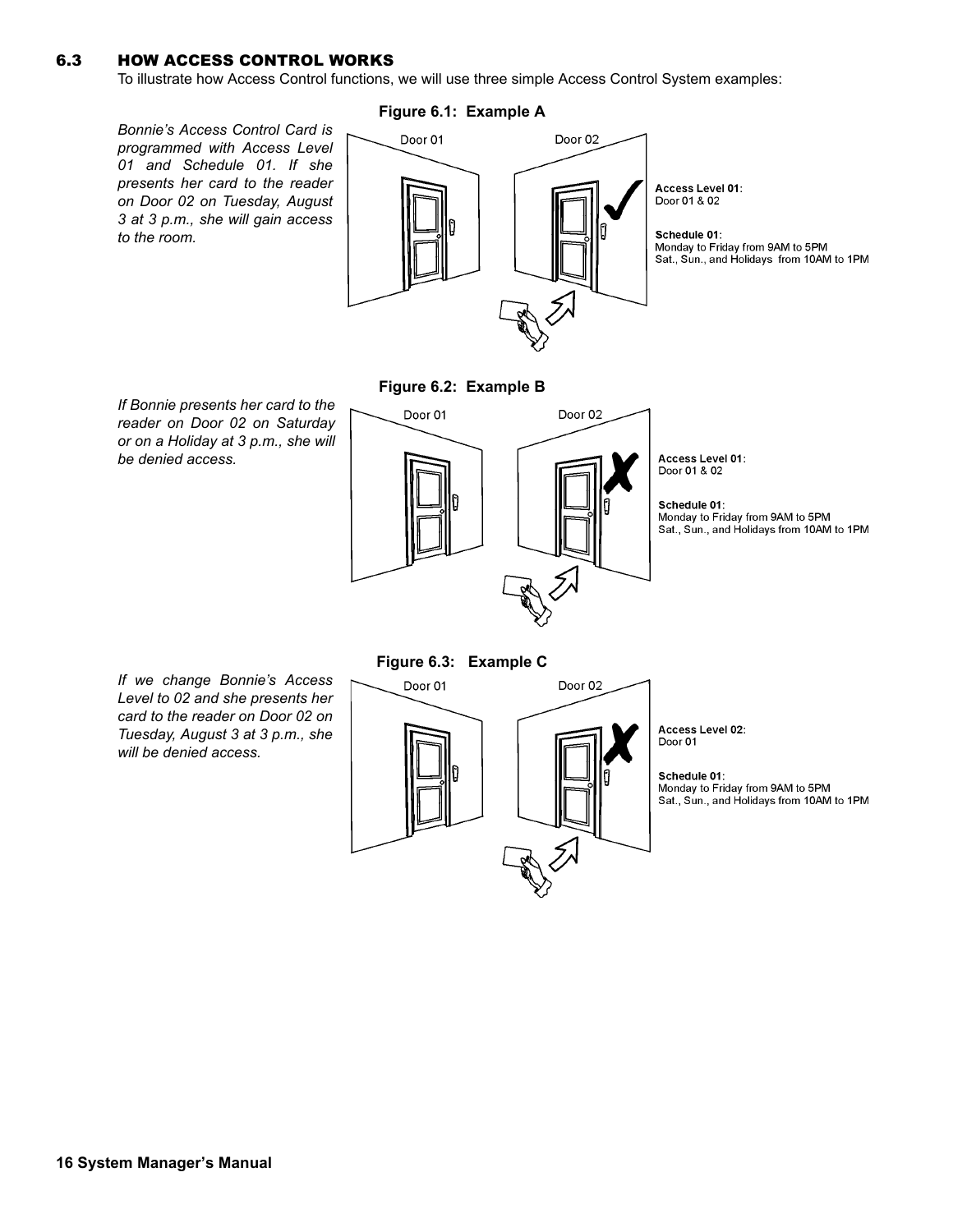## 7.0 TROUBLE DISPLAY

If your system experiences any problems, *"Trouble(s) [TRBL] to View"* will appear on the LCD screen. The Trouble Display will only display the troubles that occur in the area(s) to which the Potential troubles have been

#### **How do I view the Trouble Display?**

1) Press the **[TRBL]** button when *"Trouble(s) [TRBL] to View"* appears on the LCD screen. The Group Heading with the trouble will appear on the screen.

2) Press the **[**S**]** and **[**T**]** buttons to scroll between the Groups experiencing a trouble.

keypad has been assigned. 3) Press the **[NUMBER]** of the Trouble you wish to view.

sorted into eight groups. Only the troubles which are relevant to you are listed and described below. If a trouble that is not described or listed below appears, contact your Installer.



#### **We strongly suggest that if any troubles occur, contact your Installer immediately to have your system serviced.**

### **7.0.1 GROUP 1: SYSTEM**

#### AC Failure

The control panel has detected a power failure. This means that your system is running on the backup battery. If this trouble occurs when your establishment is not experiencing a power failure, call your Installer for repairs.

Battery Trouble

The backup battery is disconnected, needs to be recharged, or replaced.

#### Bell Absent

The system has detected that the bell or siren is not connected.

### **7.0.2 GROUP 5: ZONE TAMPER**

The zone(s) that was tampered with will be displayed on the LCD screen.

#### **7.0.3 GROUP 6: ZONE LOW BATTERY**

If a wireless device's battery needs to be replaced, the zone that is assigned to the device will be displayed on the LCD screen.

#### **7.0.4 GROUP 7: ZONE FAULT**

A wireless device is no longer communicating with its receiver, or a connection or CleanMe<sup>TM</sup> trouble is occurring with your smoke detectors.

### **7.0.5 GROUP 8: CLOCK LOSS**

The time and date have been reset to the default. This is the only trouble that we recommend that you correct. *"Clock Loss [8] to Set"* will appear on the LCD screen after you press the **[TRBL]** button. Refer to section 8.3 on page 18 to set the time and date.

### 7.1 EVENT RECORD DISPLAY

The Event Record Display will record the user-initiated actions that occurred in your system as well as any alarms or troubles (i.e. "Access Granted"). You will only be able to view the events that occurred in the area(s) assigned to your User Access Code.

**How do I view the Event Record?** 1) Enter your **[ACCESS CODE]**.

2) Press the **[7]** button.

- 3) If you have access to more than one area, select the area(s) you wish to view (refer to section 2.3 on page 6).
- **4)** Use the **[▲]** and **[▼]** buttons to scroll between the events.
- 5) Press the **[CLEAR]** button to exit.

Once you have entered Event Record Display mode, you can change the order that the Event Record screens appear by pressing the **[7]** button. If you already know the number of the event you want to view, press the **[MEM]** button after step 3 above, and then enter the event's number.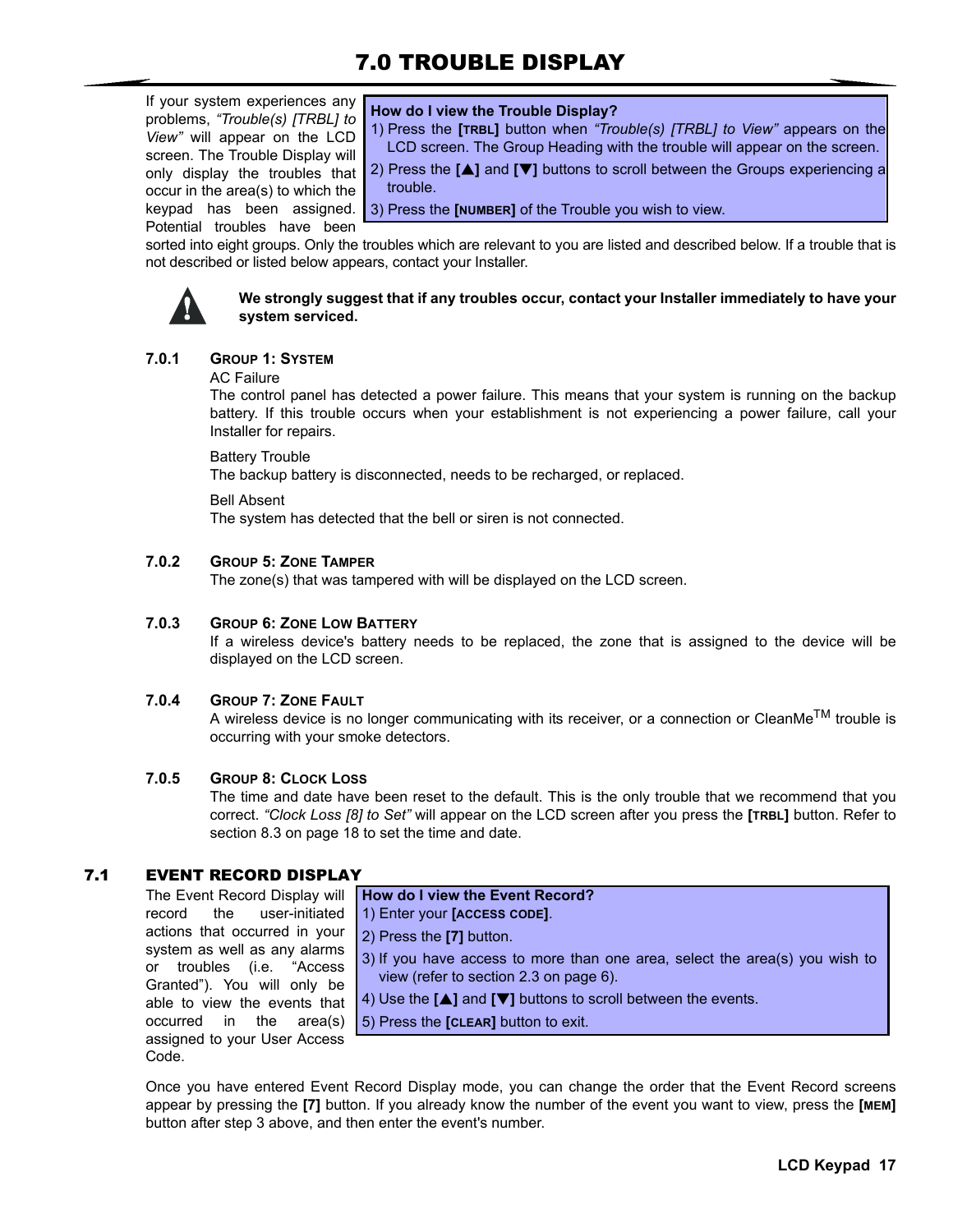### 8.1 PROGRAMMABLE OUTPUTS (PGMS)

Your system includes Programmable Outputs (PGMs) that can be programmed by your Installer. A PGM triggers when a predetermined event or series of events occurs in your system. The PGMs can be programmed to reset smoke alarms, turn on light switches, open or close garage doors and much more. Ask your Installer about this useful feature.

### 8.2 KEYPAD SETTINGS

You can modify the keypad settings to suit your needs (Refer to Figure 8.1 on page 18).

- 1) Scrolling Speed refers to the amount of time that a message will remain on the screen before moving to the next message.
- 2) Backlight refers to the illumination behind the buttons and LCD screen.
- 3) Contrast refers to how dark or pale characters will appear on the screen.



**Figure 8.1: : Modifying LCD screen settings**

### 8.3 SET TIME & DATE

#### **How do I reset the time and date?**

- 1) Enter your **[ACCESS CODE]** and press the **[TRBL]** button.
- 2) Press the **[8]** button.
- 3) To change the time, place the cursor under the number you want to change by using the [ $\triangle$ ] button and enter the time according to a 24-hour clock (i.e. 9 a.m. is 09:00 and 9 p.m. is 21:00).
- 4) To change the date, place the cursor under the number you want to change and enter the correct date according to year/month/day.
- 5) Press the **[ENTER]** button to save and exit.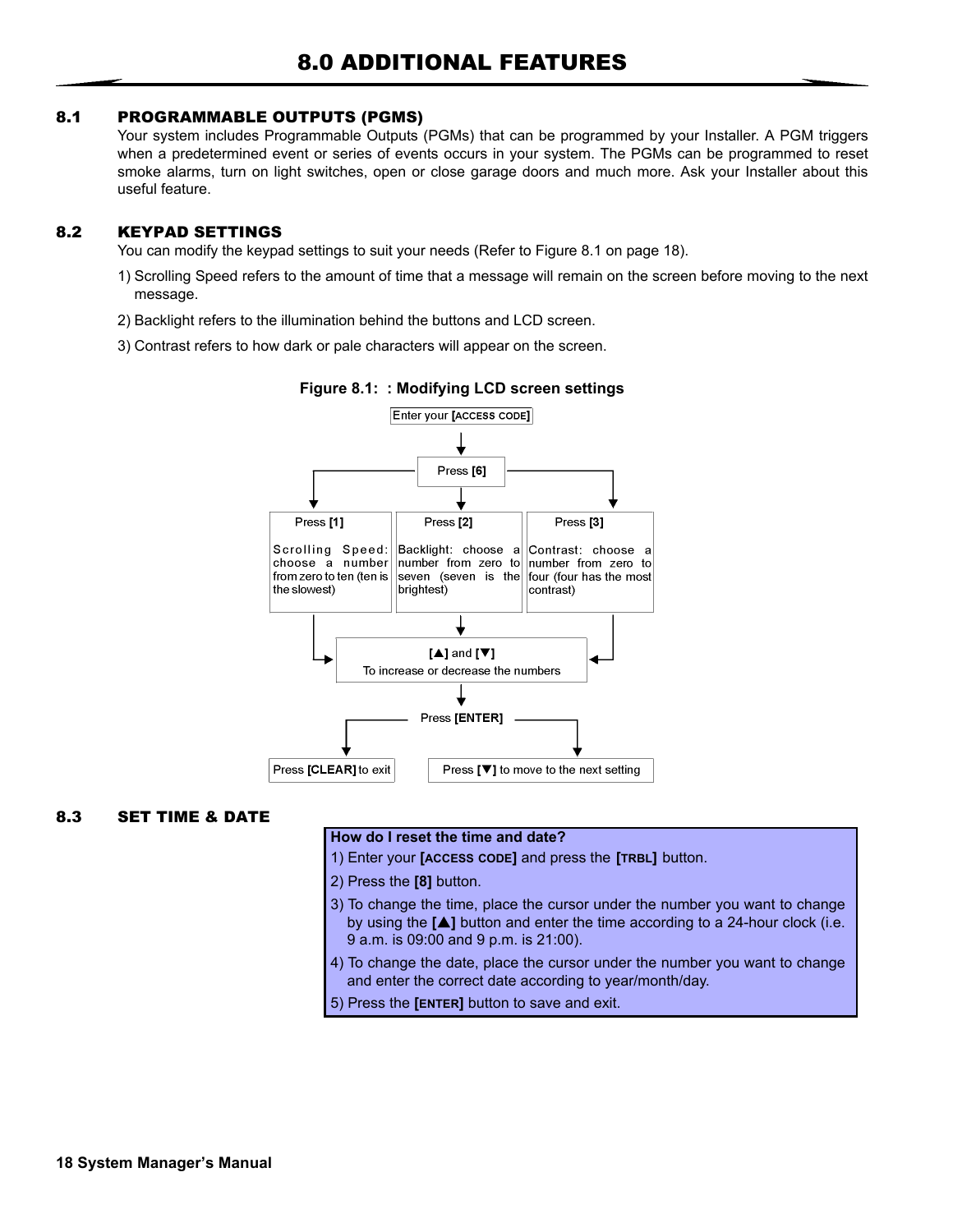### 8.4 PROGRAMMING CHIME ZONES

| You can program the keypad<br>to emit a rapid, intermittent<br>whenever<br>tone<br>beep<br>designated zones are opened<br>or only when opened between<br>certain hours. These zones<br>are referred to as Chime<br>Zones. Your installer can also<br>program your Chime zones to<br>beep upon closure. | How do I program chime zones?<br>1) Enter your [ACCESS CODE].<br>2) Press the [9] button.<br>3) Press the [1] button to chime a zone. Then enter the<br>number corresponding to the zone to be chimed, or use<br>the $[\triangle]$ and $[\triangledown]$ buttons to scroll the list of zones. Press<br>the [ACC] button to chime or unchime the zone that<br>appears on the screen. Press <b>[ENTER]</b> to save.<br>OR.<br>Press the [2] button to set the time period a chimed zone<br>will beep. Enter the time that the chimed zone(s) will start<br>beeping when opened (HH:MM). Enter the time that the<br>chimed zone(s) will stop beeping when opened (HH:MM).<br>4) Press [CLEAR] to exit chime programming. |
|--------------------------------------------------------------------------------------------------------------------------------------------------------------------------------------------------------------------------------------------------------------------------------------------------------|-----------------------------------------------------------------------------------------------------------------------------------------------------------------------------------------------------------------------------------------------------------------------------------------------------------------------------------------------------------------------------------------------------------------------------------------------------------------------------------------------------------------------------------------------------------------------------------------------------------------------------------------------------------------------------------------------------------------------|
|                                                                                                                                                                                                                                                                                                        |                                                                                                                                                                                                                                                                                                                                                                                                                                                                                                                                                                                                                                                                                                                       |

#### 8.5 PANIC ALARMS

Your system can be programmed to send an alarm to your Central Monitoring Station to request help from the police, a medical facility, the fire department, or anyone you wish when you press a pre-determined combination of buttons. To generate a panic alarm, simultaneously press and hold the button combinations displayed in Table 3 on page 19. Your installer can program the alarm to be either silent or audible.

#### **Table 3:** *Panic Buttons*

| <b>Panic Alarm Types</b> | Buttons to be pressed and held<br>simultaneously |
|--------------------------|--------------------------------------------------|
| <b>Emergency Panic</b>   | Press & hold the [1] and [3] buttons             |
| <b>Auxiliary Panic</b>   | Press & hold the [4] and [6] buttons             |
| Fire Panic               | Press & hold the [7] and [9] buttons             |

### 8.6 QUICK FUNCTION BUTTONS

|                                                                                                                                                                       | You will only need to use the How do I access the Quick Function Buttons?                                                                                                                                                                                     |
|-----------------------------------------------------------------------------------------------------------------------------------------------------------------------|---------------------------------------------------------------------------------------------------------------------------------------------------------------------------------------------------------------------------------------------------------------|
| Quick Function Buttons upon                                                                                                                                           | 1) Enter your [ACCESS CODE]                                                                                                                                                                                                                                   |
| your Installer's or Central                                                                                                                                           | 2) Press the [0] button.                                                                                                                                                                                                                                      |
| Monitoring Station's request.<br>Only the System Master Code<br>or User Access Codes with<br>the Master feature enabled<br>will be able to access these<br>functions. | 3) Press the:<br>[STAY] button to send a test report to the Central Monitoring Station.<br>[FORCE] button to call the WinLoad software.<br>[ARM] button to answer the WinLoad software.<br>[DISARM] button to cancel communication with the WinLoad software. |

## 9.0 TESTING AND MAINTENANCE

### 9.1 BURGLAR ALARM TESTING

Two people are needed to complete this test. One person will watch the LCD screen on the keypad while the other person walks around the protected areas and opens the zones (i.e. opens the doors and windows that are protected, walk in the path of the motion detectors, etc.). The LCD screen will display the opened zones, but if a zone does not register, contact your Installer.

#### 9.2 FIRE ALARM TESTING

Do NOT use an open flame or burning materials to test your fire detection devices. Your Installer will provide details on the best way to test your system.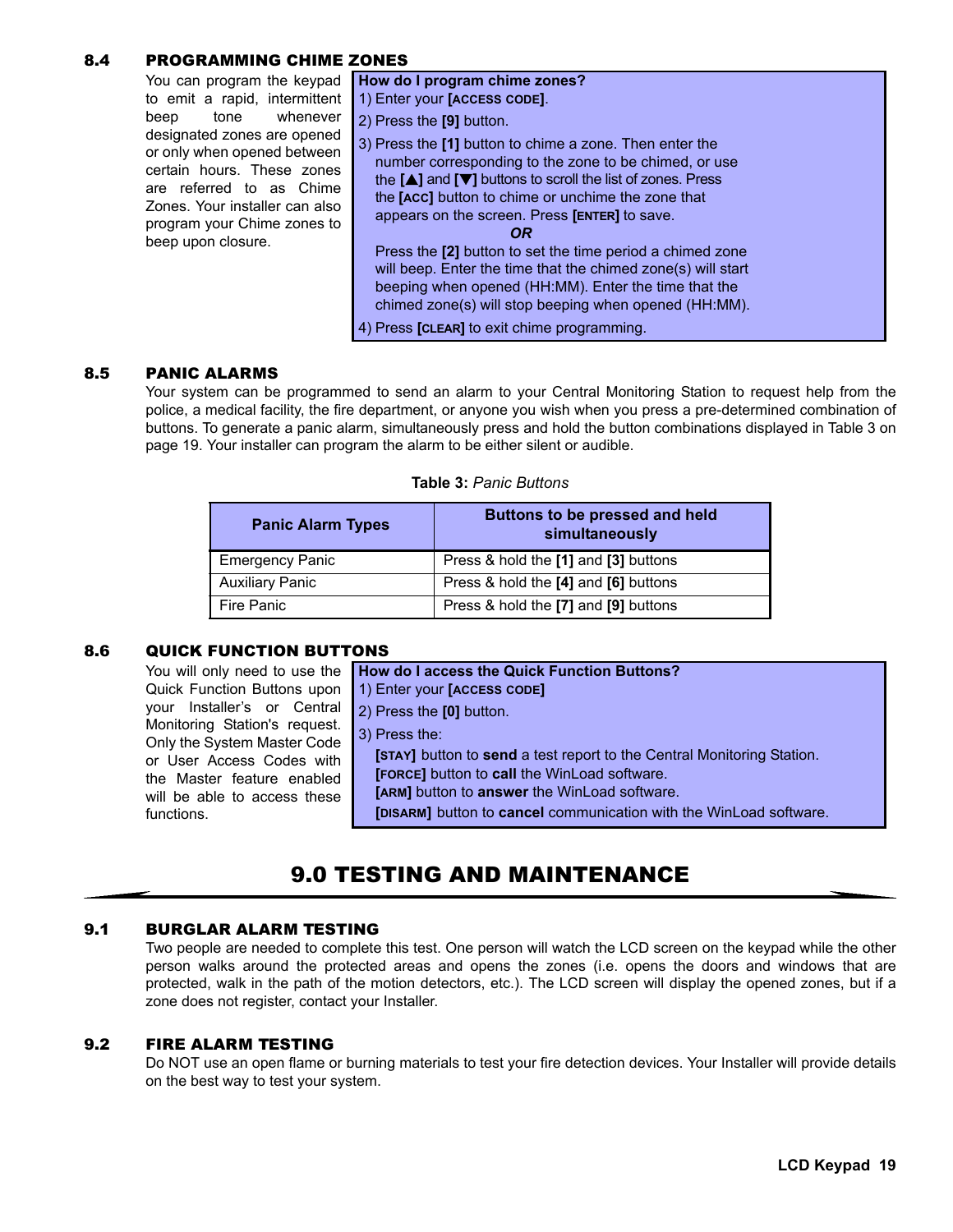#### 9.3 SYSTEM MAINTENANCE

Under normal use your system requires no maintenance other than regular testing. We recommend that your Installer change the battery every three years.

#### 9.4 SYSTEM TEST

Speak to your Installer before conducting a System Test since the system must be programmed to respond to the test instructions. It is normally recommended that you conduct the system test once a week, but contact your Installer for instructions concerning your particular system.

#### **How do I conduct the system test?**

- 1) Call your Central Monitoring Station to advise them that you are testing your system.
- 2) Enter your **[ACCESS CODE]**.
- 3) Press the **[8]** button.

The system will test all its connections and can send a report to your Central Monitoring Station. If the system detects a problem, the Trouble Display will show on the LCD screen (Refer to section 7.0 on page 17). Call your Installer for repairs if any Troubles occur.

## 10.0 FIRE AND BURGLAR ALARMS

## 10.1 STANDARD FIRE ZONE

During a fire alarm, the bell/ siren emits an intermittent sound (BEEP-BEEP-BEEP) until silenced or reset. If the zone is a Standard Fire Zone, your system can immediately send an alert to your Central Monitoring Station.

#### **How do I disarm a false alarm?**

1) Enter your **[ACCESS CODE]** on the keypad.

2) Call your Central Monitoring Station quickly to advise them of the false alarm.



**The Fire Zone may reset itself once the problem has cleared. If it does not, simultaneously press and hold the [CLEAR] and [ENTER] buttons for two seconds**.

### 10.2 DELAYED FIRE ZONE

If the zone is a Delayed Fire Zone, there is an automatic delay before your system contacts your Central Monitoring Station. Refer to Figure 10.1 on page 21 to prevent unnecessary reporting of false alarms.

**What do I do if the fire alarm is accidentally triggered?**

- 1) Press the **[CLEAR]** button within 30 seconds of the alarm.
	- 2) Clear the problem from the area (i.e. clear the smoke from around the smoke detector).
	- 3) If the problem remains after 90 seconds, the alarm will sound again. Press **[CLEAR]** again.
		- The system will delay reporting the alert for another 30 seconds.



If you are unable to cancel the false alarm, your system will send an alert. Call your Central Monitoring Station to advise them of the false alarm.



**The Fire Zone may reset itself once the smoke has cleared. If it does not, simultaneously press and hold the [CLEAR] and [ENTER] buttons for two seconds or speak to your installer**.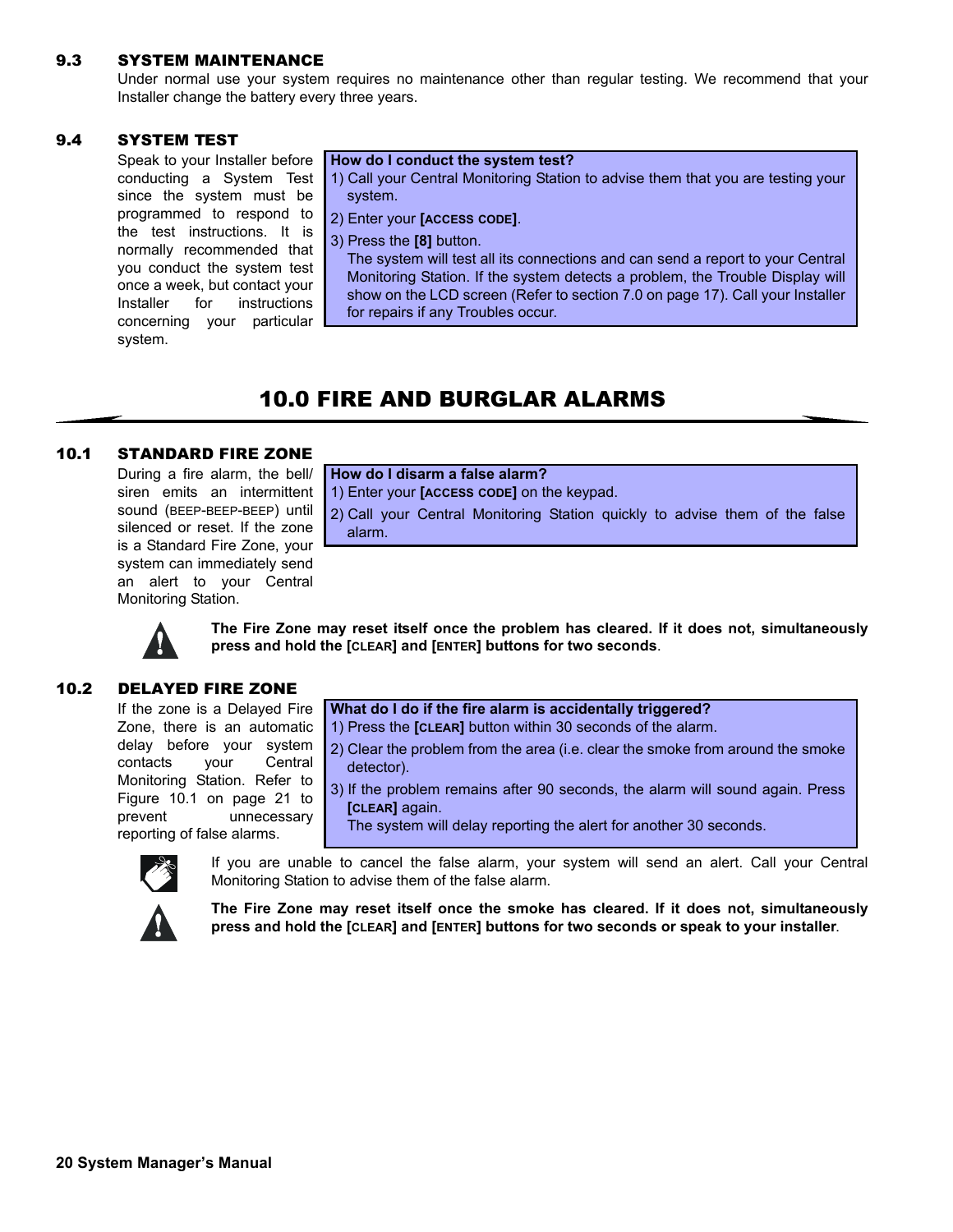### **Figure 10.1: Delayed Fire Zone**



### 10.3 FIRE SAFETY TIPS

How should you prepare in case of a fire in your home or business?

- Remind everyone to escape first, then call for help.
- Develop a fire escape plan and designate a meeting place outside.
- Practice the escape plan frequently.
- Plan two ways to escape from every room, if possible.
- Practice feeling the way out with eyes closed.
- Instruct everyone **never** to stand up during a fire, always crawl under the smoke and keep mouths covered.
- Instruct everyone **never** to return to a burning building for any reason; it may cost them their life.
- Check smoke alarms regularly. Working smoke alarms dramatically increase everyone's chances of surviving a fire.

#### 10.4 MINIMIZING HOME FIRE HAZARDS

How can you avoid the three most common causes of fires at home?

- Never leave cooking food unattended. It is the leading cause of fire injuries. Cooking fires often result from unattended cooking and human error, rather than mechanical failure.
- Stay alert when smoking. Careless smoking is the leading cause of fire deaths. Smoke detectors and smolder-resistant bedding and upholstered furniture are significant fire deterrents.
- Maintain your heating system. Faulty heating systems are the second leading cause of residential fires.

#### 10.5 HOME FIRE WARNING SYSTEM

Household fires are especially dangerous at night. Fires produce smoke and deadly gases that can overcome occupants while they sleep. To warn against fire, smoke detectors should be installed outside each separate sleeping area in the immediate vicinity of the bedrooms and on each additional story of the family living unit, including basements.

### 10.6 BURGLAR ALARM

If your armed system is breached, the burglar alarm devices specific to your system will be triggered. If your keypad is in *Normal Mode*:

- The *Status Light* may flash red
- • *"In Alarm"* will appear on LCD screen.
- Bell or siren may be activated



**In case of a burglar alarm, leave the premises and call the police station from a safe place**.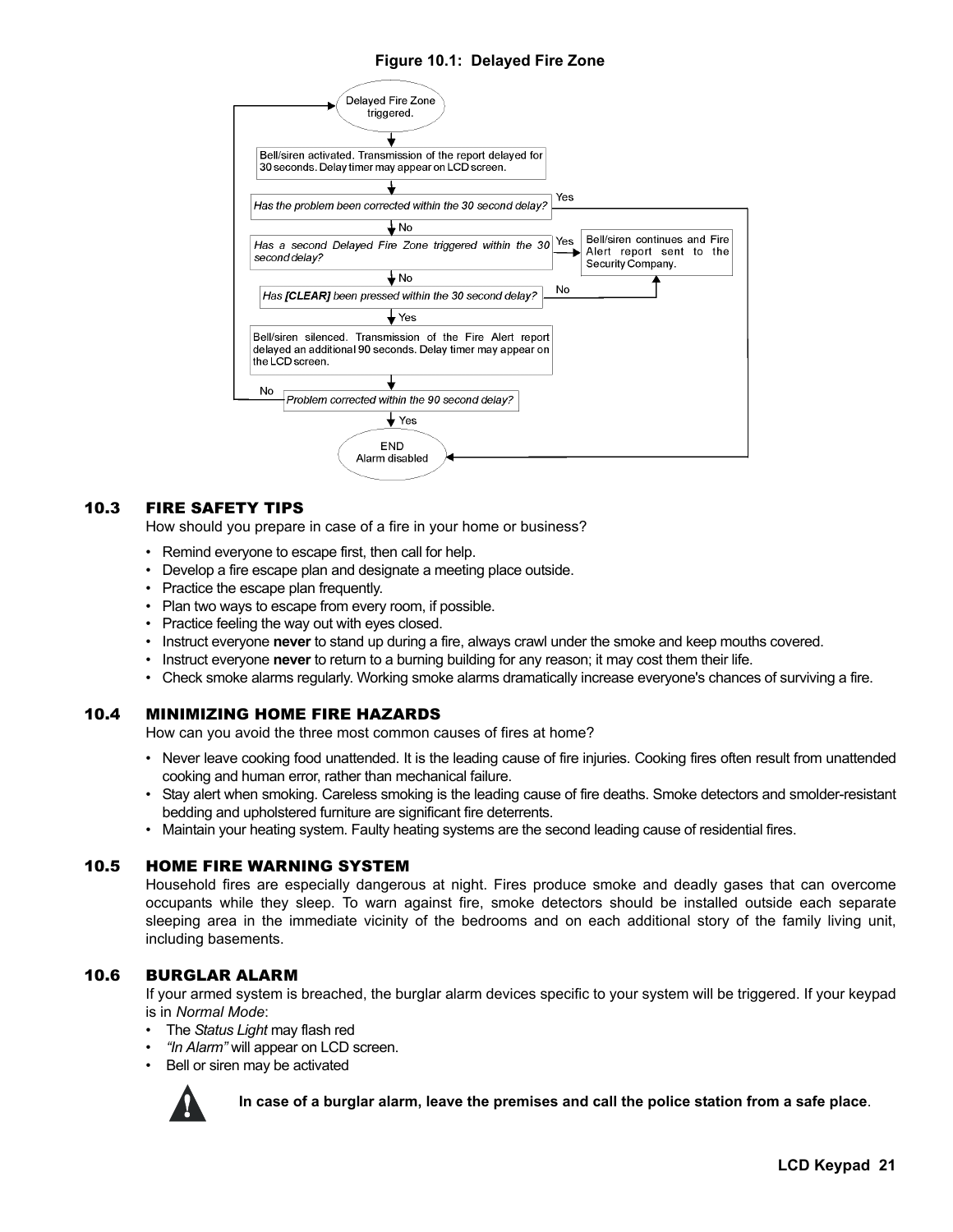

#### **Voice-Assisted Arm/Disarm Module Operating Instructions**

## 11.0 INTRODUCTION

Congratulations on choosing the Paradox InTouch Voice-Assisted Arm/Disarm Module (APR3-ADM2). InTouch turns any touch-tone telephone into a keypad. With InTouch, you can now arm or disarm your Digiplex security system as well as activate or deactivate your InTouch's output all from your telephone. Using detailed voice prompts to guide your way, the InTouch is as simple as picking up your telephone.

## 12.0 ACCESS CODES

InTouch uses your Digiplex User Access Code to grant you access to your Digiplex Security System. The User Access Code entered on your Digiplex system keypad is the same you would use to enter on your telephone.

## 13.0 HOW DO I USE IT?

STEP 1:Pick up your telephone and dial the telephone number of the line that your InTouch is connected to. The InTouch will now ask you to enter your Digiplex User Access Code.

STEP 2:Enter your Digiplex User Access Code.



**If your Digiplex Security System is programmed to accept variable code lengths, you must press the [#] key after entering your User Access Code.**

- STEP 3:Keys **[1]** to **[4]** on your telephone represent areas 1 to 4. To arm or disarm your Digiplex Security System, press the desired area's number on your telephone. This will toggle the area's arming state from armed to disarmed and vice versa (refer to section 16.0 on page 23).
- STEP 4:To activate or deactivate the InTouch's output, press the **[#]** key and then the **[0]** key (refer to section 16.0 on page 23).

## 14.0 THINGS YOU SHOULD KNOW

### 14.1 WHEN ACCESSING YOUR INTOUCH...

• If you are using an answering machine or service, call the InTouch, hang up after one ring, wait between 10 and 255 seconds (depending on how Intouch was programmed by your Installer), and then call the InTouch again to access it.

### 14.2 WHEN ARMING OR DISARMING...

- You will only be able to arm or disarm areas that your User Code has access to.
- If you were to arm an area with an open zone, Digiplex will Force arm the area. This will only happen with User Access Codes that have the Force arming feature enabled.

### 14.3 WHEN ACTIVATING OR DEACTIVATING A PGM...

- Your InTouch's output can be used to turn on lights, open or close a garage door and much more. Ask your installer about this useful feature.
- If the InTouch's output is not operational, you will not be able to activate or deactivate the output.

#### **22 System Manager's Manual**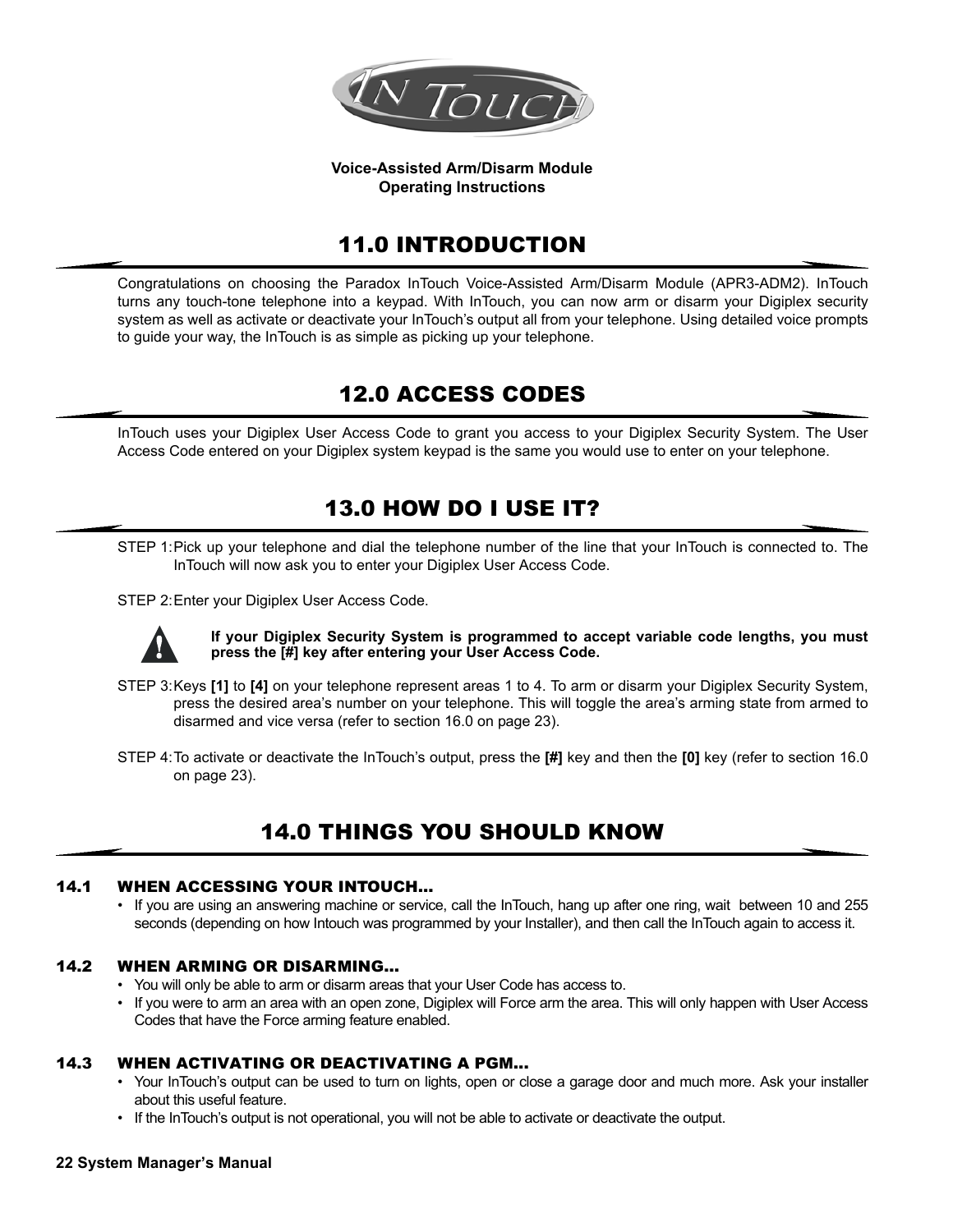• Your installer can program the output to deactivate either manually or follow a timer. If programmed to be deactivated manually, the output will remain activated until you deactivate it. If programmed to follow a timer, the output will deactivate after the timer has elapsed.

### 14.4 WHEN USING YOUR INTOUCH...

- In some cases, your telephone's tone may not be powerful enough to interrupt the InTouch's voice prompt. If this is the case, simply wait for the InTouch's voice prompt to finish before entering your action.
- If your Digiplex Security System and InTouch share the same telephone number, you may be interrupted at times when using your InTouch.

## 15.0 TELEPHONE BUTTON FEATURES

#### Clear = **[\*]**

If you have made an error, press the **[\*]** button on your telephone to clear the error and then re-enter the information.

Activate/Deactivate InTouch Output = **[#]** , **[0]**

To activate or deactivate the InTouch's output, press the **[#]** button and then the **[0]** button on your telephone.

Hang Up = **[#]** , **[9]**

When you wish to hang up, press the **[#]** button and then the **[9]** button to immediately hang up. The InTouch will confirm the hang up with *"Good-bye"*.



**If the hang-up feature is not used and if no action is performed after 2 minutes, the InTouch will hang up automatically**.

## 16.0 INTOUCH EXAMPLE

Nelson has a Digiplex Security System and an InTouch hooked up at home. His security system has two areas. Both areas are presently armed and the InTouch's output, which is hooked up to his garage door opener, is deactivated. Nelson is on his way home and wishes to disarm both areas and open his garage door. Nelson performs the following:



Nelson first dials the telephone number of the line to which the InTouch is connected to.



When the InTouch picks up, it will prompt Nelson with the following: *"Please enter your code."*



Nelson enters his User Access Code.

The InTouch then prompts Nelson with the following: *"Area 1 Armed" "Area 2 Armed" "Output is Deactivated" "To modify, enter Area number"*

Nelson presses the **[1]** key on his telephone to disarm Area 1.



**Your User Access Code must also have access to the areas to which the InTouch is assigned to.**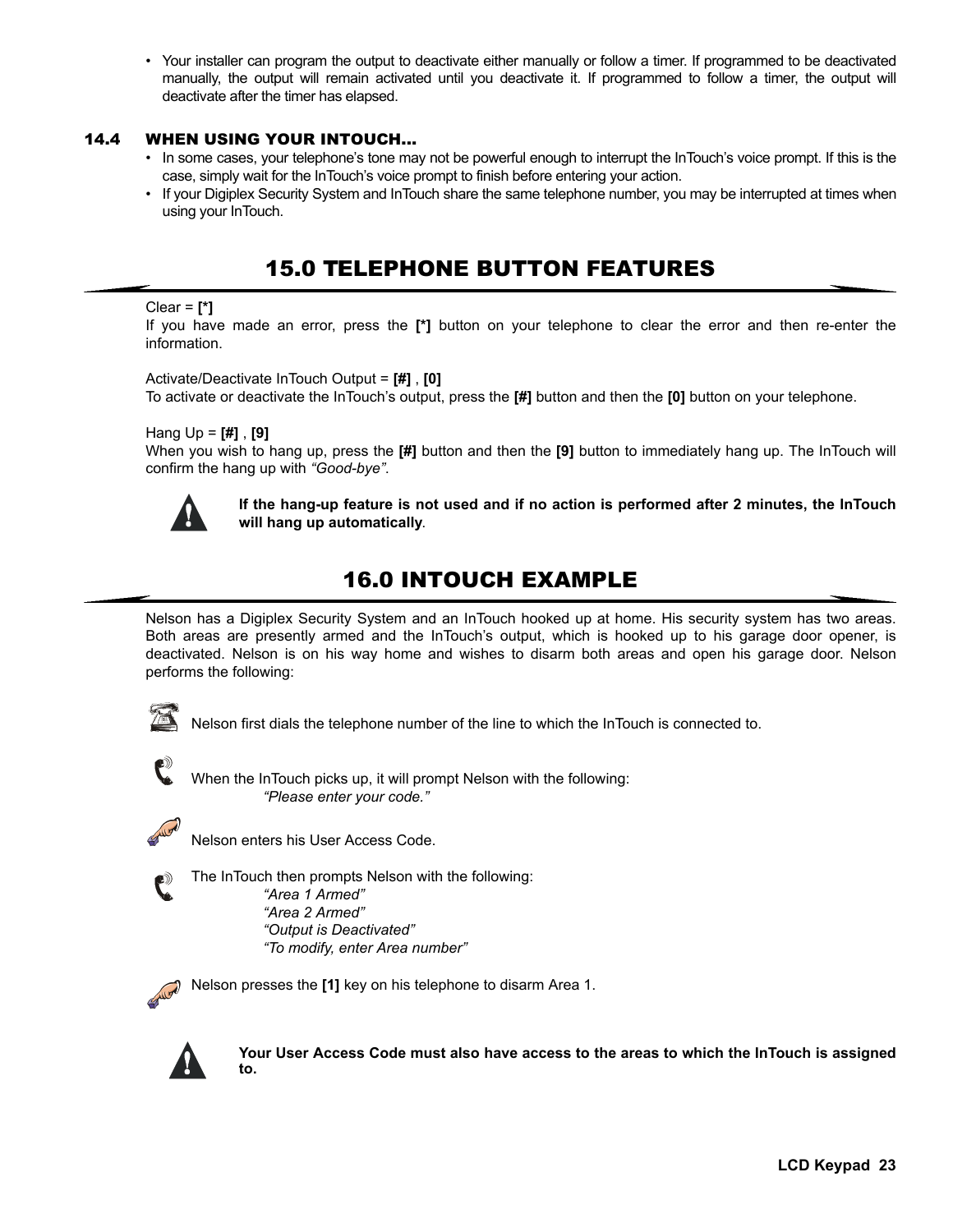The InTouch then prompts Nelson with the following: *"Area 1 Disarmed" "Area 2 Armed" "Output is Deactivated" "To modify, enter Area number"*

Nelson presses the **[2]** key on his telephone to disarm Area 2.

The InTouch then prompts Nelson with the following: *"Area 1 Disarmed" "Area 2 Disarmed" "Output is Deactivated" "To modify, enter Area number"*

Nelson then presses the **[#]** key and then the **[0]** key on his telephone to activate the output which in turn will activate the garage door.

The InTouch then prompts Nelson with the following: *"Output is Activated"*

Nelson then presses the **[#]** key and then the **[9]** key on his telephone to terminate the call.



The InTouch then prompts Nelson with the following: *"Goodbye"*

## 17.0 INTOUCH SYSTEM CHECKLIST

Telephone Number: \_\_\_\_\_\_\_\_\_\_\_\_\_\_\_\_\_\_\_\_\_

Output Activates: \_\_\_\_\_\_\_\_\_\_\_\_\_\_\_\_\_\_\_\_\_\_\_

Output follows:

□ Output Timer

□ Manual Deactivation

Output Timer Length:  $\Box$  sec. or  $\Box$  min.

Call, hang-up, and then call back within \_\_\_\_ sec.

Number of rings before InTouch answers: \_\_\_\_

Partition Assignment:  $\Box$  1  $\Box$  2  $\Box$  3  $\Box$  4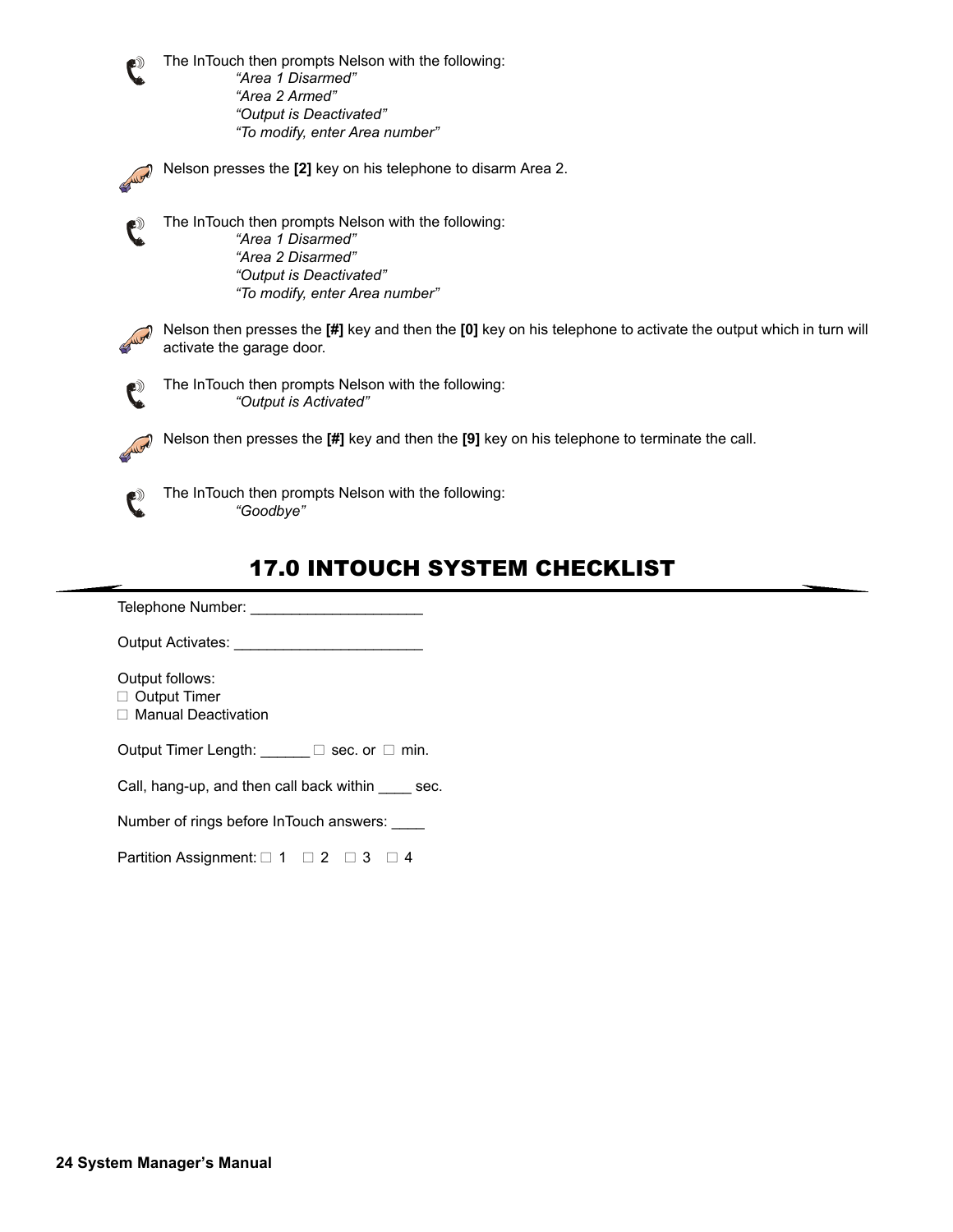Refer to the following tables when programming the user labels (refer to section 5.2 on page 10) of a Hebrew keypad.

| Key   | Press key<br>once | Press key<br>twice | Press key<br>three times |
|-------|-------------------|--------------------|--------------------------|
| $[1]$ | ×                 |                    |                          |
| [2]   |                   |                    |                          |
| [3]   |                   |                    | ّל                       |
| [4]   |                   |                    | ∍                        |
| [5]   |                   |                    | ۳                        |
| [6]   |                   |                    | ∍                        |
| [7]   | 17                |                    | Đ                        |
| [8]   |                   | 3                  |                          |
| [9]   |                   | יי                 |                          |

**Table 4:** *Hebrew Keypad Letter Assignment*

|  |  |  | Table 5: Hebrew Special Characters Catalogue |  |
|--|--|--|----------------------------------------------|--|
|--|--|--|----------------------------------------------|--|

| 032                       | 048<br>Ω      | 064<br>И | 080<br>P | 096<br>V | 112<br>р | 128 | 144 | 160<br>x      | 176<br>٠<br>◢ | 192 | 208 |
|---------------------------|---------------|----------|----------|----------|----------|-----|-----|---------------|---------------|-----|-----|
| 033                       | 049<br>1      | 065<br>А | 081<br>Q | 097<br>а | 113<br>q | 129 | 145 | 161<br>ב      | 177<br>ರ      | 193 | 209 |
| 034<br>$\boldsymbol{\mu}$ | 050<br>2      | 066<br>В | 082<br>R | 098<br>b | 114<br>r | 130 | 146 | 162<br>ג      | 178<br>ע      | 194 | 210 |
| 035<br>#                  | 051<br>3      | 067<br>C | 083<br>S | 099<br>с | 115<br>s | 131 | 147 | 163           | 179<br>ŋ      | 195 | 211 |
| 036<br>Ф                  | 052<br>4      | 068<br>D | 084<br>Т | 100<br>d | 116<br>t | 132 | 148 | 164<br>. .    | 180<br>E      | 196 | 212 |
| 037<br>%                  | 053<br>5      | 069<br>F | 085<br>н | 101<br>e | 117<br>u | 133 | 149 | 165           | 181<br>r      | 197 | 213 |
| 038<br>&                  | 054<br>6      | 070<br>F | 086<br>V | 102<br>f | 118<br>v | 134 | 150 | 166<br>٢      | 182<br>3      | 198 | 214 |
| 039<br>,                  | 055<br>7      | 071<br>G | 087<br>W | 103<br>g | 119<br>w | 135 | 161 | 167<br>ែរ     | 183<br>Ζ      | 199 | 215 |
| 040                       | 056<br>8      | 072<br>Н | 088<br>Χ | 104<br>h | 120<br>x | 136 | 152 | 168<br>బ      | 184           | 200 | 216 |
| 041                       | 057<br>9      | 073      | 089      | 105      | 121      | 137 | 163 | 169           | 185           | 201 | 217 |
| 042                       |               | ı        | Υ        | ı        | у        |     |     | ۰             | ⋓             |     |     |
| *                         | 058<br>٠<br>٠ | 074<br>J | 090<br>7 | 106      | 122<br>z | 138 | 154 | 170<br>I      | 186<br>л      | 202 | 218 |
| 043<br>$^+$               | 059           | 075<br>Κ | 091<br>Ш | 107<br>k | 123<br>И | 139 | 155 | 171<br>▬      | 187           | 203 | 219 |
| 044<br>,                  | 060<br>$\,<$  | 076      | 092<br>П | 708      | 124      | 140 | 156 | 172<br>┶<br>╭ | 188           | 204 | 220 |
| 045                       | 061<br>$=$    | 077<br>M | 093<br>Ж | 109<br>m | 125      | 141 | 157 | 173<br>۵      | 189           | 205 | 221 |
| 046<br>٠                  | 062<br>>      | 078<br>N | 094<br>⌒ | 110<br>n | 126<br>→ | 142 | 158 | 174<br>۵      | 190           | 206 | 222 |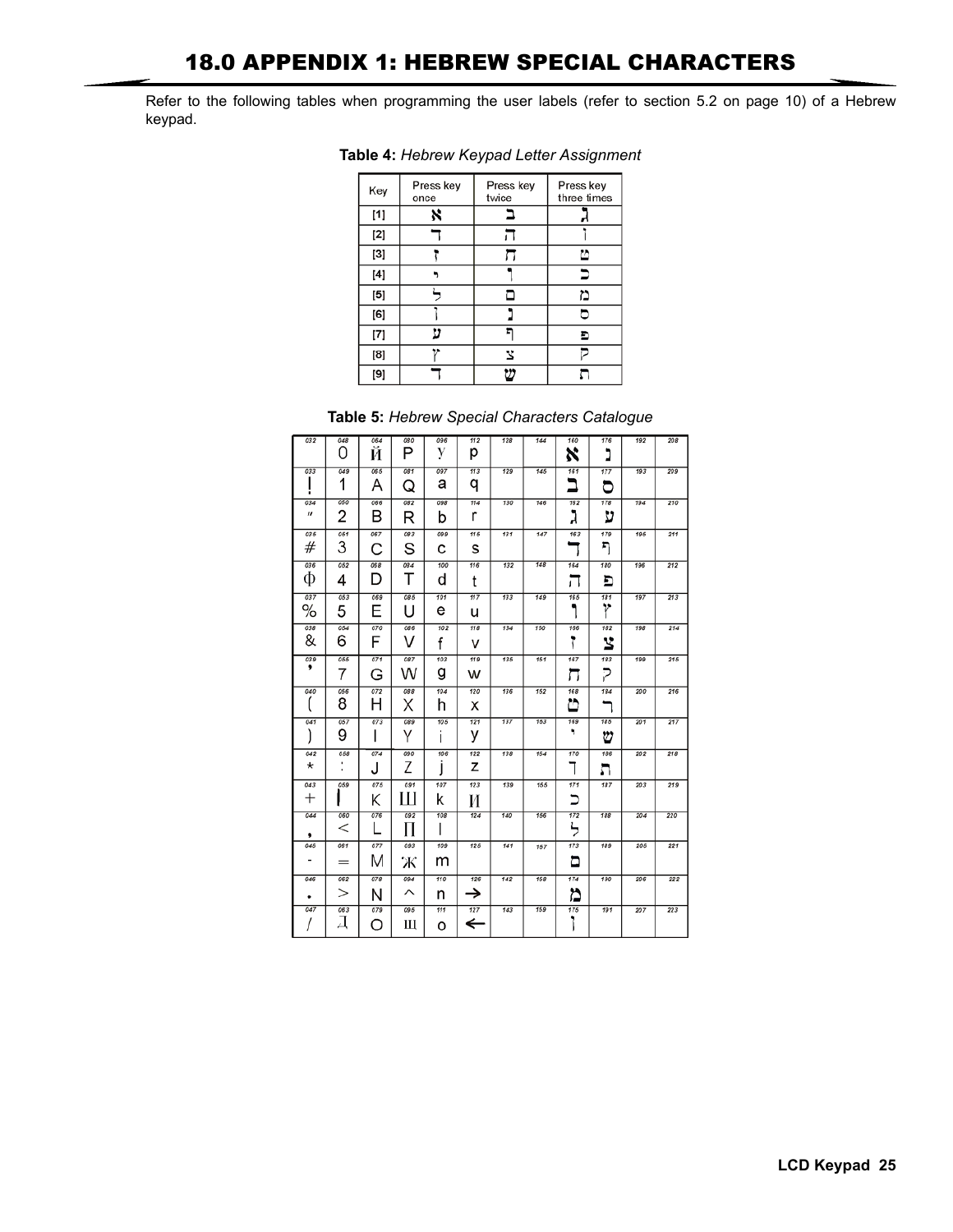Refer to the following tables when programming the user labels (refer to section 5.2 on page 10) of a Russian keypad.

| Key      | Press key<br>once | Press key<br>twice | Press key<br>three times | Press key<br>four times |
|----------|-------------------|--------------------|--------------------------|-------------------------|
| [1]      |                   | Б                  | B                        |                         |
| [2]      |                   | F,                 | E                        | Ж                       |
| [3]      | З                 | И                  | Й                        | К                       |
| [4]      |                   | М                  | Н                        | $\lceil$                |
| [5]      | П                 | D                  | C                        | $\mathbf{T}$            |
| [6]      | V                 | Ф                  |                          |                         |
| $^{[7]}$ |                   | Ш                  | Щ                        |                         |
| [8]      | Ы                 | ь                  | Э                        | Ю                       |
| [9]      |                   |                    |                          |                         |

**Table 6:** *Russian Keypad Letter Assignment*

| Table 7: Russian Special Characters Catalogue |
|-----------------------------------------------|
|-----------------------------------------------|

| 032                               | 048            |                                | 080      | 096 | 112    | 128 | 144 | 160      | 176 | 192              | 208 | 224      | 240        |
|-----------------------------------|----------------|--------------------------------|----------|-----|--------|-----|-----|----------|-----|------------------|-----|----------|------------|
|                                   | Ω              | $\overline{\mathring{\delta}}$ | Ρ        | ↖   | р      |     |     | ┑<br>Þ   | Ю   | Ч                |     | Д        | 1/д        |
| 033                               | 049<br>1       | 065                            | 081      | 097 | 113    | 129 | 145 | 161<br>٦ | 177 | 193              | 209 | 225<br>Ц | 241<br>1/3 |
|                                   |                | А                              | Q        | а   | q      |     |     |          | Я   | Ш                |     |          |            |
| 034<br>$\boldsymbol{\mathcal{U}}$ | 050            | 066                            | 082      | 098 | 114    | 130 | 146 | 162      | 178 | 194              | 210 | 226      | 242        |
|                                   | $\overline{2}$ | B                              | R        | b   | r      |     |     | Ë        | б   | Ъ                |     | Ш        | 1/2        |
| 035                               | 051<br>3       | 067                            | 083      | 099 | 115    | 131 | 147 | 163      | 179 | 195              | 211 | 227      | 243        |
| #                                 |                | С                              | S        | С   | s      |     |     | Ж        | B   | Ы                | ļļ  | Д        |            |
| 036                               | 052            | 068                            | 084      | 100 | 116    | 132 | 148 | 164      | 180 | 196              | 212 | 228      | 244        |
| \$                                | 4              | D                              | Т        | d   | t      |     |     | 3        | ⊓   | Ь                |     | Φ        |            |
| 037                               | 053            | 069                            | 085<br>U | 101 | 117    | 133 | 149 | 165      | 181 | 197              | 213 | 229      | 245        |
| ℅                                 | 5              | Ε                              |          | е   | u      |     |     | И        | ë   | Э                |     | н        |            |
| 038                               | 054            | 070                            | 086      | 102 | 118    | 134 | 150 | 166      | 182 | 198              | 214 | 230      | 246        |
| &                                 | 6              | F                              | V        | f   | v      |     |     | Й        | Ж   | Ю                |     | Ш        |            |
| 039<br>,                          | 055            | 071                            | 087      | 103 | 119    | 135 | 151 | 167      | 183 | 199              | 215 | 231<br>1 | 247        |
|                                   | 7              | G                              | W        | g   | w      |     |     | Л        | 3   | Я                |     |          |            |
| 040                               | 056            | 072                            | 088      | 104 | 120    | 136 | 152 | 168      | 184 | 200              | 216 | 232<br>  | 248        |
|                                   | 8              | Η                              | Χ        | h   | х      |     |     | П        | И   | 《                |     |          |            |
| 041                               | 057            | 073                            | 089      | 105 | 121    | 137 | 153 | 169      | 185 | 201              | 217 | 233      | 249        |
|                                   | 9              | I                              | Υ        | ı   | у      |     |     | у        | Й   | »                | ↑   |          |            |
| 042                               | 058            | 074                            | 090      | 106 | 122    | 138 | 154 | 170      | 186 | 202              | 218 | 234      | 250        |
| $\star$                           | ፡              | J                              | Z        |     | Z      |     |     | Ф        | К   | "                | ↓   | é        |            |
| 043                               | 059            | 075                            | 091      | 107 | 123    | 139 | 155 | 171      | 187 | 203<br>u         | 219 | 235      | 251        |
| $^+$                              | ;              | Κ                              |          | ĸ   | 10     |     |     | Ч        | Л   |                  |     | Ç        |            |
| 044                               | 060            | 076                            | 092      | 108 | 124    | 140 | 156 | 172      | 188 | 204              | 220 | 236      | 252        |
| ,                                 | <              |                                | ¢        | ı   | 12     |     |     | Ш        | M   |                  |     | ij       |            |
| 045                               | 061            | 077                            | 093      | 109 | 125    | 141 | 157 | 173      | 189 | 205              | 221 | 237      | 253        |
|                                   | $=$            | М                              |          | m   | 15     |     |     | Ъ        | П   | ሪ                |     | 苂        | §          |
| 046                               | 062            | 078                            | 094      | 110 | 126    | 142 | 158 | 174      | 190 | 206              | 222 | 238      | 254        |
|                                   | >              | Ν                              | ⌒        | n   | ←<br>┙ |     |     | Ы        | П   | $\boldsymbol{f}$ |     |          | ¶          |
| 047                               | 063            | 079                            | 095      | 111 | 127    | 143 | 159 | 175      | 191 | 207              | 223 | 239<br>O | 255        |
|                                   | ?              | C                              |          | о   |        |     |     | Э        | T   | £                | ■   |          |            |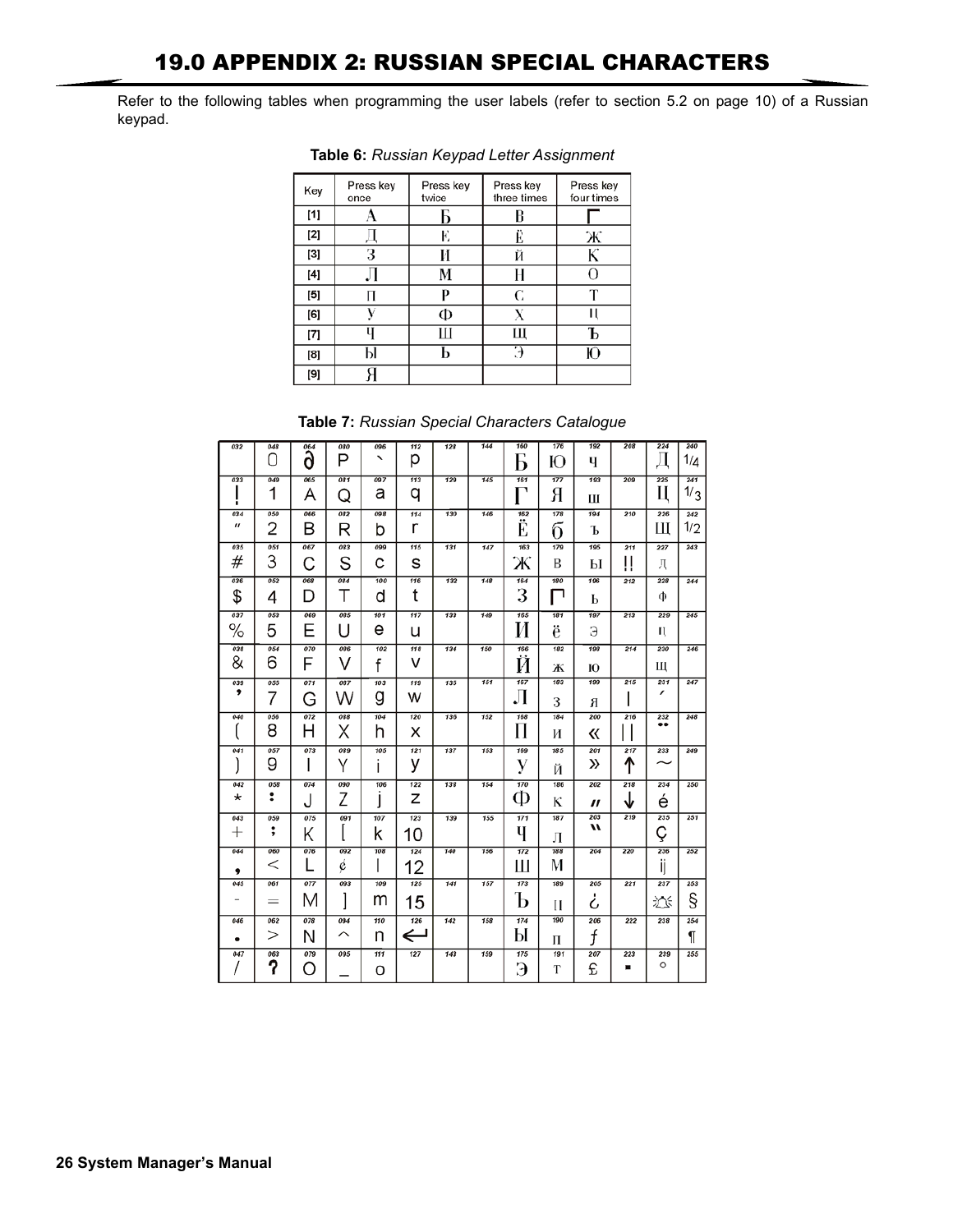#### **Warranty**

The Seller warrants its products to be free from defects in materials and workmanship under normal use for a period of one year (except as indicated otherwise). Except as specifically stated herein, all express or implied warranties whatsoever, statutory or otherwise, including without limitation, any implied warranty of merchantability and fitness for a particular purpose, are expressly excluded. Because Seller does not install or connect the products and because the products may be used in conjunction with products not manufactured by Seller, Seller cannot guarantee the performance of the security system. Seller obligation and liability under this warranty is expressly limited to repairing or replacing, at Seller's option, any product not meeting the specifications. In no event shall the Seller be liable to the buyer or any other person for any loss or damages whether direct or indirect or consequential or incidental, including without limitation, any damages for lost profits, stolen goods, or claims by any other party caused by defective goods or otherwise arising from the improper, incorrect or otherwise faulty installation or use of the merchandise sold.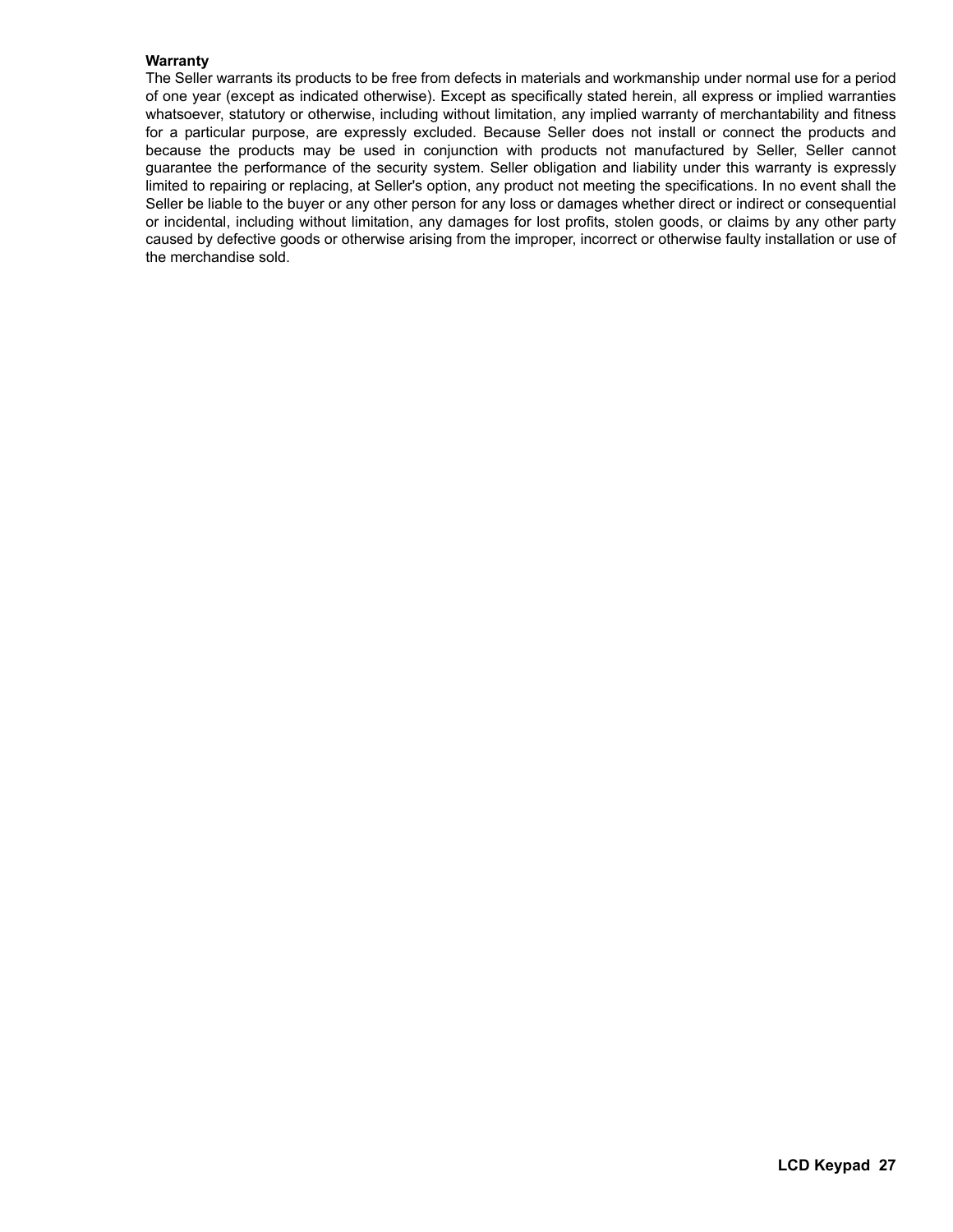## $\mathbf{A}$

| <b>Access Codes</b>                                                          |  |
|------------------------------------------------------------------------------|--|
|                                                                              |  |
|                                                                              |  |
|                                                                              |  |
|                                                                              |  |
|                                                                              |  |
| <b>Access Control</b>                                                        |  |
|                                                                              |  |
|                                                                              |  |
| <b>Access Control User Options</b>                                           |  |
| Access to Armed Access Control Doors $\,\ldots\ldots\ldots\ldots\ldots\, 15$ |  |
|                                                                              |  |
|                                                                              |  |
| Can Disarm with Access Card 14                                               |  |
|                                                                              |  |
|                                                                              |  |
|                                                                              |  |
|                                                                              |  |
|                                                                              |  |
| Area                                                                         |  |
|                                                                              |  |
| see also Partitioned System                                                  |  |
|                                                                              |  |
|                                                                              |  |
| Arming                                                                       |  |
|                                                                              |  |
|                                                                              |  |
|                                                                              |  |
|                                                                              |  |
|                                                                              |  |
|                                                                              |  |
|                                                                              |  |
|                                                                              |  |
| Auto-Arming                                                                  |  |
|                                                                              |  |
|                                                                              |  |
|                                                                              |  |

# $\mathbf{B}$

| Battery                                    |  |
|--------------------------------------------|--|
|                                            |  |
|                                            |  |
| Beep Tones                                 |  |
|                                            |  |
| in Opened or Closed Zones, see Chime Zones |  |
|                                            |  |
|                                            |  |
|                                            |  |
| <b>Buttons</b>                             |  |
|                                            |  |
|                                            |  |
| <b>Bypass</b>                              |  |
|                                            |  |
|                                            |  |
|                                            |  |

## $\mathbf c$

| Card, Access Control |  |
|----------------------|--|
|                      |  |
|                      |  |
|                      |  |
|                      |  |
|                      |  |

## D

| Delay Timer |  |
|-------------|--|
|             |  |
|             |  |
|             |  |
|             |  |
| Disarming   |  |
|             |  |
|             |  |
|             |  |
| Display     |  |
|             |  |
|             |  |
|             |  |
|             |  |

## E

| Entering and Exiting, Access Control Doors 15 |  |
|-----------------------------------------------|--|
|                                               |  |
|                                               |  |
|                                               |  |
|                                               |  |
|                                               |  |

## F

| Fire                            |  |
|---------------------------------|--|
|                                 |  |
| Minimizing Home Fire Hazards 21 |  |
|                                 |  |
|                                 |  |
|                                 |  |
|                                 |  |
|                                 |  |

## $\mathbf H$

|--|--|--|

## $\overline{\phantom{a}}$

| Ignoring Zones when Arming, see Bypass Programming |  |
|----------------------------------------------------|--|
| <b>InTouch</b>                                     |  |
|                                                    |  |
|                                                    |  |
| Activating a Programmable Output 22                |  |
|                                                    |  |
| Deactivating a Programmable Output 22              |  |
|                                                    |  |
|                                                    |  |
|                                                    |  |

## $\mathbf K$

Keypad, LCD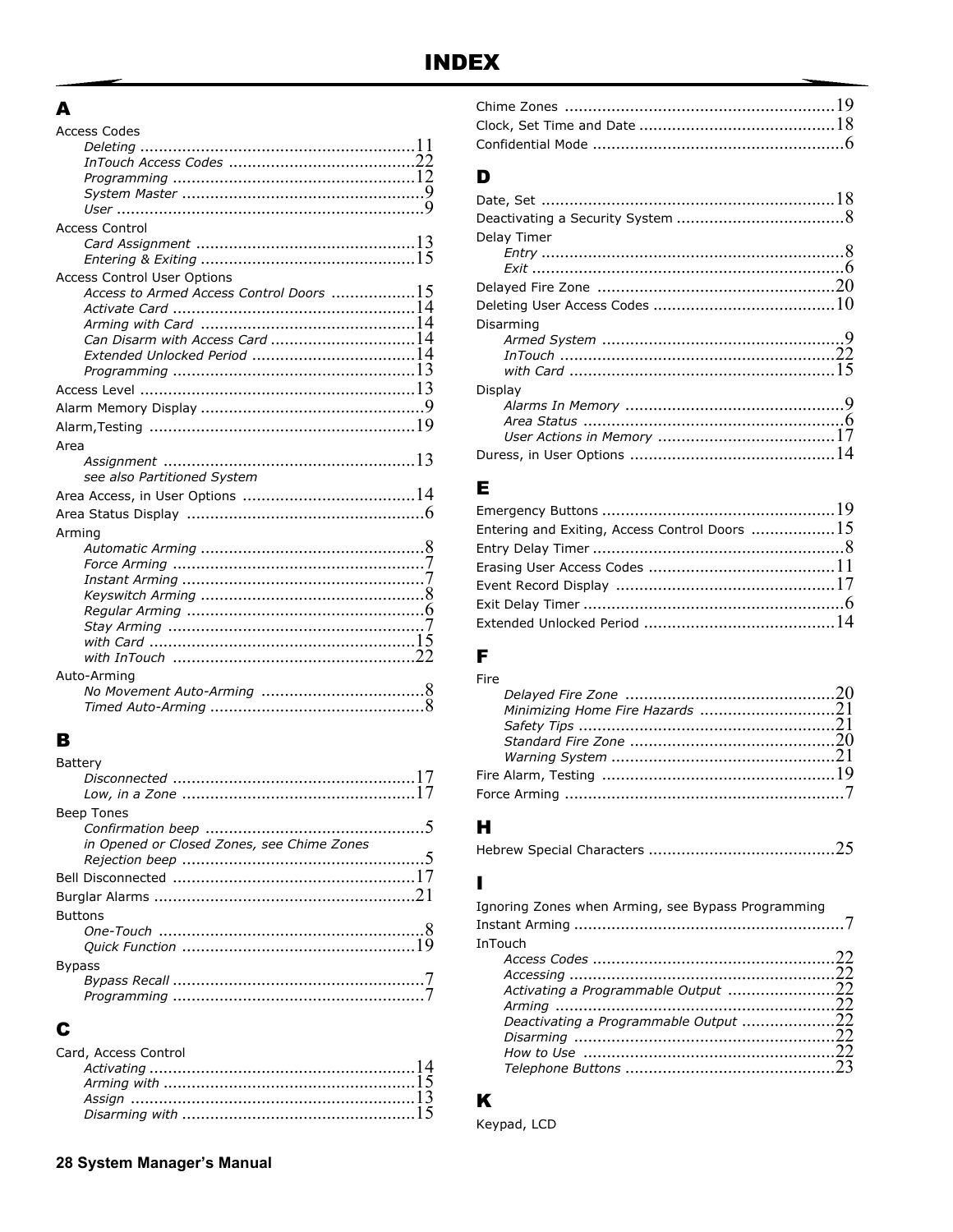## $\mathbf{L}$

## M

## $\blacksquare$

|--|--|

## $\bullet$

## $\mathbf P$

| Power Failure, see Trouble |
|----------------------------|
| Programmable Outputs (PGM) |
| Programming                |

## $\mathbf Q$

| Cancel Communication with Winload Software 19 |
|-----------------------------------------------|
|                                               |
|                                               |

## $\overline{\mathbf{R}}$

## S

| Separated System       |  |
|------------------------|--|
| see Partitioned System |  |
|                        |  |
|                        |  |
|                        |  |
|                        |  |
|                        |  |

## $\mathbf{T}$

| Testing and Maintenance |  |
|-------------------------|--|
|                         |  |
|                         |  |
|                         |  |
|                         |  |
|                         |  |
|                         |  |
| Timer                   |  |
|                         |  |
|                         |  |
| Trouble                 |  |
|                         |  |
|                         |  |
|                         |  |
|                         |  |
|                         |  |
|                         |  |
|                         |  |
|                         |  |
|                         |  |

## $\cup$

| <b>User Options</b>                             |  |
|-------------------------------------------------|--|
| Access Control, see Access Control User Options |  |
|                                                 |  |
|                                                 |  |
|                                                 |  |
|                                                 |  |
|                                                 |  |
|                                                 |  |
|                                                 |  |
|                                                 |  |
|                                                 |  |

## $\mathbf v$

| Viewing |  |
|---------|--|
|         |  |
|         |  |
|         |  |